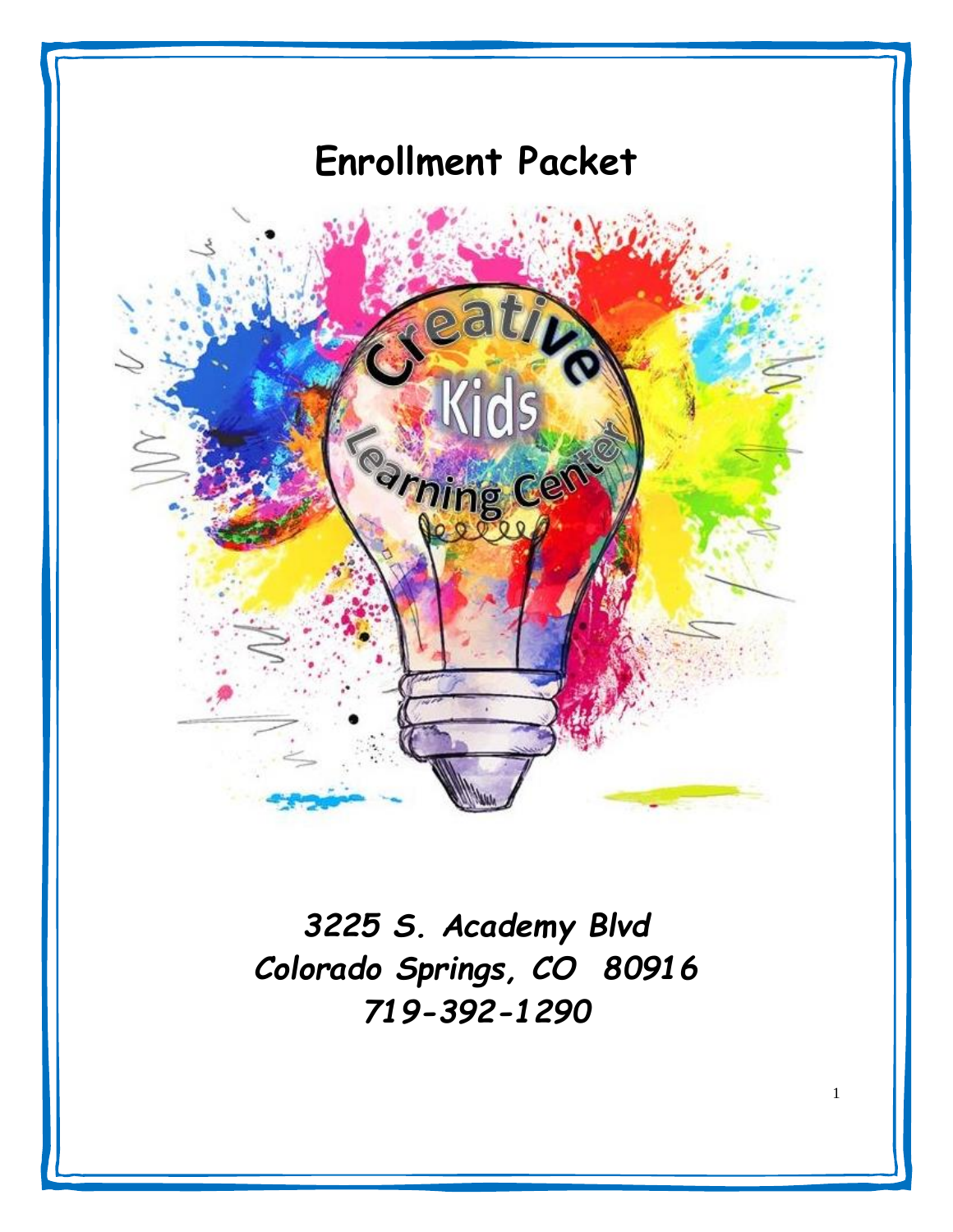# Dear Parents,

Thank you for considering Creative Kids College (CKC), I am pleased to have your family here with us. I look forward to working with you and your children.

# **Our mission** …*more than a daycare*

Here at Creative Kids College we are committed to assure you that we will provide the highest quality of childcare. We will exhibit a loving, safe, educational and fun learning environment to enhance children's growth and development.

# **Our Philosophy**

Creative Kids College seeks to provide children with an environment and programs that teaches children educational and character values. Our purpose is to work closely with families to educate young children and to help develop their minds and bodies through the love and care of what we do. We understand that every child is unique, and children have their own special qualities. Our curriculum will challenge young minds and allow children to make decisions and choices in what they do. In addition to academics, social, and emotional development, characteristics' such as honesty, obedience, sharing, and showing love to others is highly praised.

# **Vision Statement**

As your center Director, I am confident that you will have a successful experience here at Creative Kids College. There will be many wonderful opportunities for you and your family to become involved and enjoy this dynamic learning experience. At our center, we pride ourselves in creating an atmosphere where adults and children experience a sense of connection and new possibilities for making the world a better place. We are family here and we're excited that you have chosen to join us.

We look forward to serving your family!

Center Director(s)



*…more than a daycare*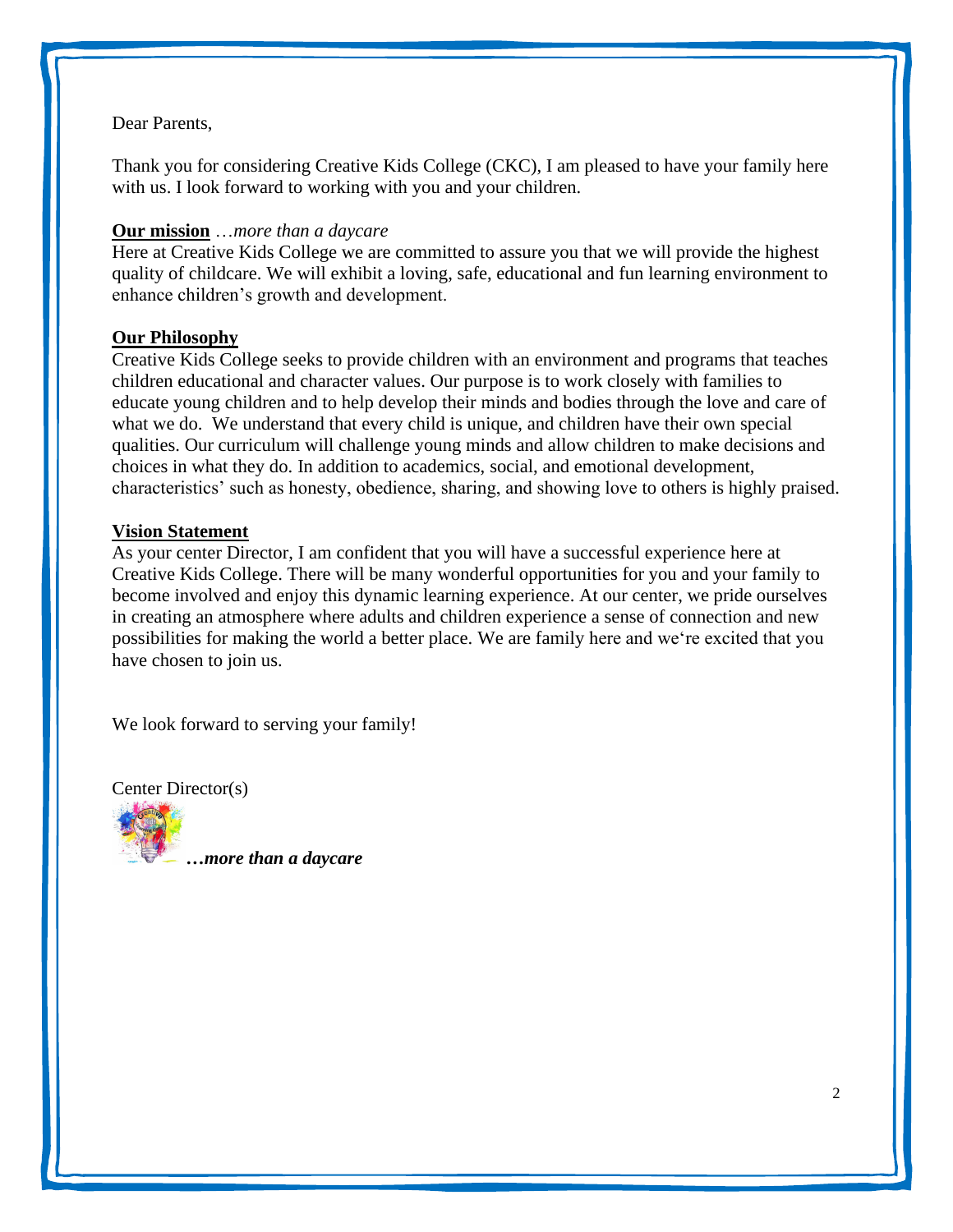|                            | <b>Enrollment Form</b>               |                                                                                                      |
|----------------------------|--------------------------------------|------------------------------------------------------------------------------------------------------|
| Date                       |                                      |                                                                                                      |
| <b>Child's Information</b> |                                      |                                                                                                      |
|                            |                                      |                                                                                                      |
|                            |                                      |                                                                                                      |
|                            | Home Address                         |                                                                                                      |
|                            | $City$ $Zip$                         |                                                                                                      |
|                            |                                      |                                                                                                      |
|                            | <b>Parent/Guardian Contact Info:</b> |                                                                                                      |
|                            | Mom's name                           |                                                                                                      |
|                            |                                      |                                                                                                      |
|                            |                                      |                                                                                                      |
|                            |                                      |                                                                                                      |
|                            |                                      |                                                                                                      |
|                            |                                      |                                                                                                      |
|                            |                                      |                                                                                                      |
|                            |                                      |                                                                                                      |
|                            |                                      |                                                                                                      |
|                            |                                      |                                                                                                      |
|                            | Dads's name                          |                                                                                                      |
|                            |                                      |                                                                                                      |
|                            |                                      |                                                                                                      |
|                            |                                      | Cell Phone Carrier ________________Cell Phone Carrier _________________, Cricket/T-Mobile, AT&T, etc |
|                            |                                      |                                                                                                      |
|                            |                                      |                                                                                                      |
|                            |                                      |                                                                                                      |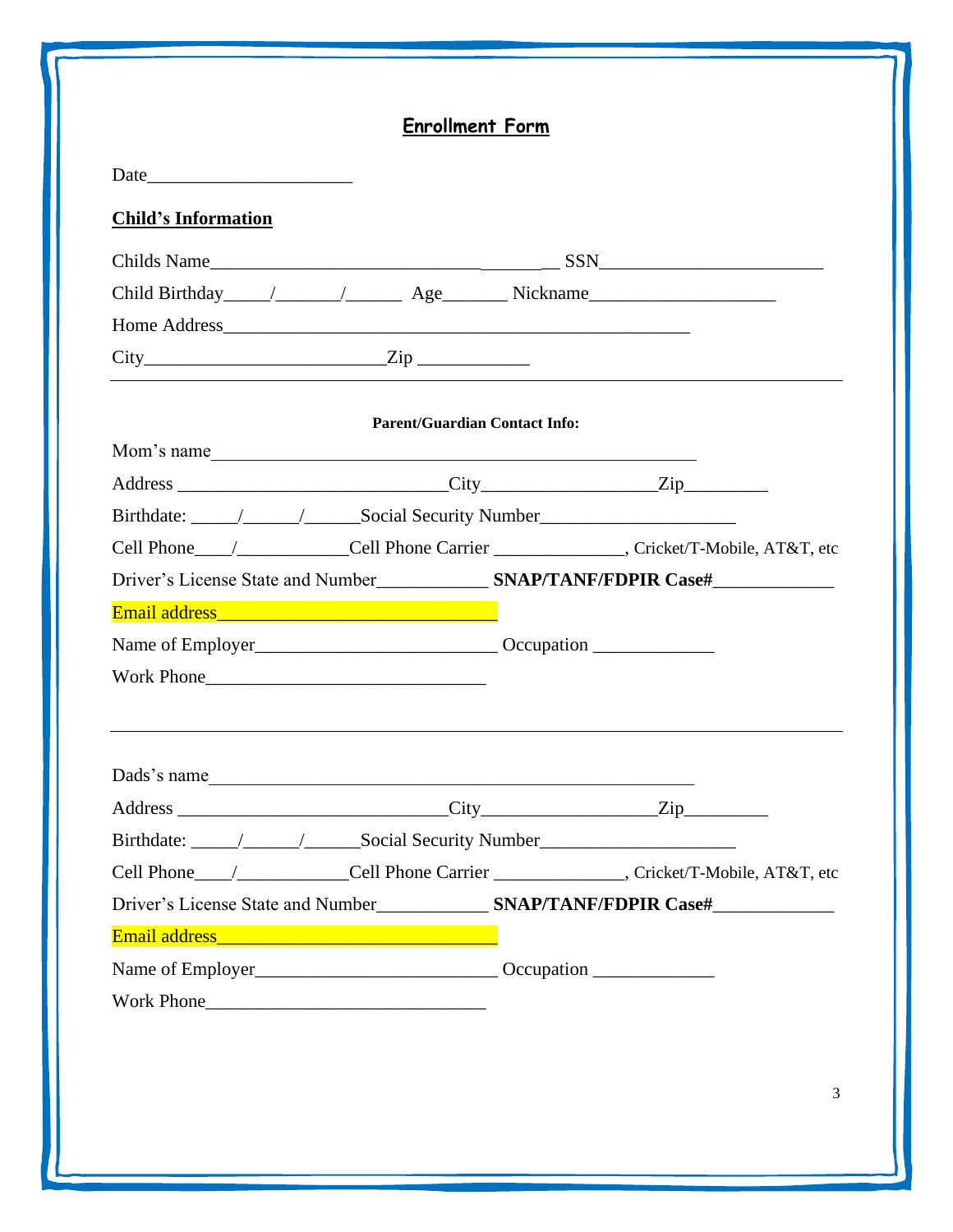| Legal Guardian Name                                                                                                                                                                                                                                  |                                                                                                                       |                                        |
|------------------------------------------------------------------------------------------------------------------------------------------------------------------------------------------------------------------------------------------------------|-----------------------------------------------------------------------------------------------------------------------|----------------------------------------|
|                                                                                                                                                                                                                                                      |                                                                                                                       |                                        |
| Cell Phone Carrier _______________Cell Phone Carrier ________________, Cricket/T-Mobile, AT&T, etc                                                                                                                                                   |                                                                                                                       |                                        |
| Driver's License State and Number SNAP/TANF/FDPIR Case#                                                                                                                                                                                              |                                                                                                                       |                                        |
|                                                                                                                                                                                                                                                      |                                                                                                                       |                                        |
|                                                                                                                                                                                                                                                      |                                                                                                                       |                                        |
|                                                                                                                                                                                                                                                      |                                                                                                                       |                                        |
|                                                                                                                                                                                                                                                      | <b>Emergency Contacts</b>                                                                                             |                                        |
| (Must be within 20-mile radius of childcare, someone other than parent or Guardian)                                                                                                                                                                  |                                                                                                                       |                                        |
| Primary Emergency Contact Person<br><u>[</u> [16] Denoted Primary Emergency Contact Person<br><u>[</u> [16] Denoted Primary Emergency Contact Person<br>[26] Denoted Person<br>[26] Denoted Primary Emergency Contact Person<br>[26] Denoted Primary |                                                                                                                       |                                        |
|                                                                                                                                                                                                                                                      |                                                                                                                       |                                        |
|                                                                                                                                                                                                                                                      |                                                                                                                       |                                        |
|                                                                                                                                                                                                                                                      |                                                                                                                       |                                        |
|                                                                                                                                                                                                                                                      |                                                                                                                       |                                        |
| Secondary Emergency Contact Person<br><u>Land Contact Person</u>                                                                                                                                                                                     |                                                                                                                       |                                        |
|                                                                                                                                                                                                                                                      |                                                                                                                       |                                        |
| Cell phone & Carrier North Work phone North Phone North Phone North Phone North Phone North Phone North Phone North Phone North Phone North Phone North Phone North Phone North Phone North Phone North Phone North Phone Nort                       |                                                                                                                       |                                        |
| Relationship to child_                                                                                                                                                                                                                               |                                                                                                                       |                                        |
|                                                                                                                                                                                                                                                      |                                                                                                                       | State Zip Code                         |
| Please provide address and phone numbers for all authorized pick up                                                                                                                                                                                  |                                                                                                                       |                                        |
| Person authorized to pick up my child <b>Exercise 2018</b> Contains the contact to the contact the contact of the contact of the contact of the contact of the contact of the contact of the contact of the contact of the contact                   |                                                                                                                       |                                        |
| <b>Address</b>                                                                                                                                                                                                                                       | <u> 1990 - Johann John Stone, mars anders som blev store og det blev som blev som blev som blev som blev som blev</u> | <u>Cell phone ____________________</u> |
|                                                                                                                                                                                                                                                      |                                                                                                                       |                                        |
| Person authorized to pick up my child______                                                                                                                                                                                                          |                                                                                                                       |                                        |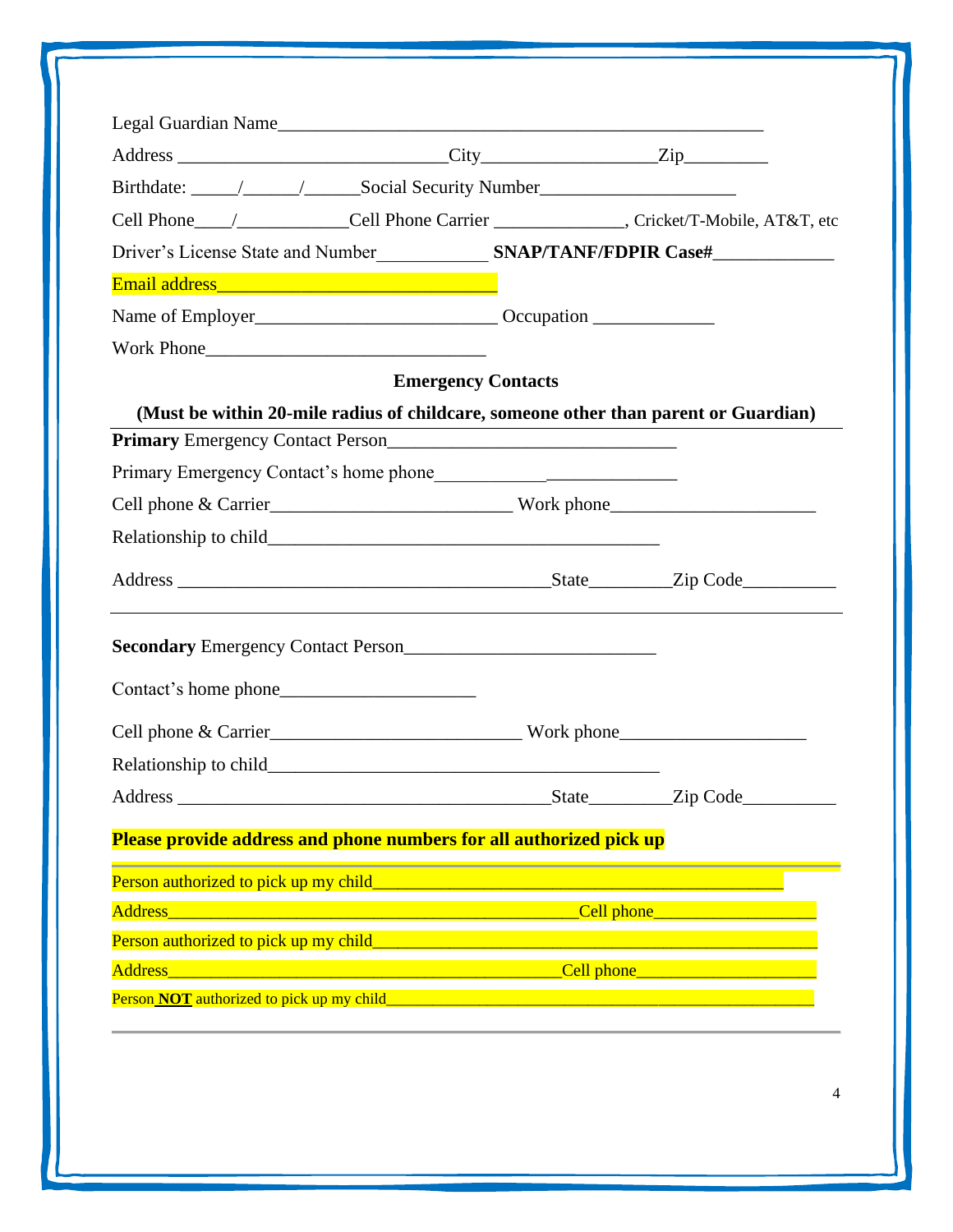# **Your Child's Health**

# **Child**

CHILD'S HEALTH RECORD: (A copy of your child's immunizations and current physical will be needed before start date)

Are your child's immunizations up to date? \_\_\_\_\_\_\_\_\_ (Please attach a copy of immunizations)

\_\_\_\_\_\_\_\_\_\_\_\_\_\_\_\_\_\_\_\_\_\_\_\_\_\_\_\_\_\_\_\_\_\_\_\_\_\_\_\_\_\_\_\_\_\_\_\_\_\_\_\_\_\_\_\_\_\_\_\_\_\_\_\_\_\_\_\_\_\_\_\_\_\_\_\_\_\_

Has the child been Hospitalized, where, when, why?

| Last dentist visit Date |                                                                               |               |
|-------------------------|-------------------------------------------------------------------------------|---------------|
|                         |                                                                               |               |
|                         |                                                                               |               |
|                         |                                                                               | Doctor's name |
|                         |                                                                               |               |
|                         |                                                                               |               |
|                         |                                                                               |               |
|                         |                                                                               |               |
|                         |                                                                               |               |
|                         |                                                                               |               |
|                         |                                                                               |               |
|                         |                                                                               |               |
|                         | Does your child have any known allergies (food, medicine or any other known)? |               |
| Describe                | Are you concerned that your child may be prone to any type of allergies?      |               |

Our program offers an annual service to children for hearing screening provided by AL Assistance League and Dental screening provided by Colgate Bright Smiles & Ronald McDonald Care Mobile.

\_\_\_\_\_\_\_\_\_\_\_\_\_\_\_\_\_\_\_\_\_\_\_\_\_\_\_\_\_\_\_\_\_\_\_\_\_\_\_\_\_\_\_\_\_\_\_\_\_\_\_\_\_\_\_\_\_\_\_\_\_\_\_\_\_\_\_\_\_\_\_\_\_\_\_\_\_\_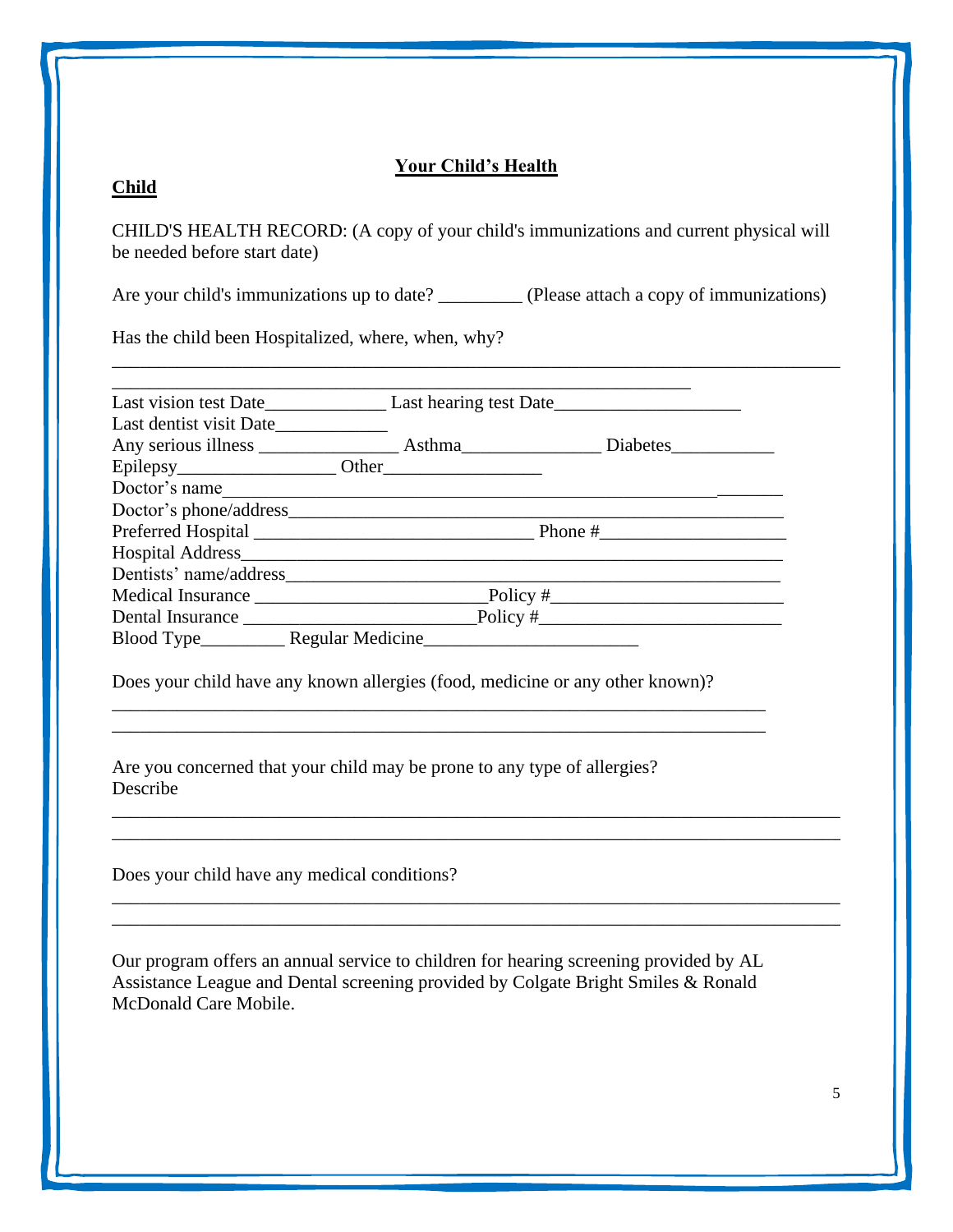Has your child had the following common childhood illnesses or currently have any of these health problems? **(Circle all that apply)** 

Asthma **Bronchitis** Constipation **Convulsions** Chicken Pox **Diabetes** Diarrhea Fainting Spells Frequent Colds Frequent Ear Infections German Measles **Hepatitis** Heart Disease Impetigo Lice

Measles Mumps Polio Ring Worms Scarlet Fever Skin Rash Soiling Stomach Aches Tuberculosis Urinary Problems Whooping Cough Worms

# **Consent for Medical Care & Treatment**

Please read carefully and initial each of the following statements.

I hereby give my permission for CKC staff and medical personnel to care for my child in the event of an emergency\_\_\_\_\_\_. I give my permission for my child to be transported by a staff member, ambulance, or medical emergency team to the nearest hospital/emergency care facility in case of an emergency\_\_\_\_\_\_\_. I understand that I am responsible for all cost for care that may accrue due to emergency care\_\_\_\_\_\_.

Parent Signature\_\_\_\_\_\_\_\_\_\_\_\_\_\_\_\_\_\_\_\_\_\_\_\_\_\_\_\_\_\_\_\_\_\_\_\_\_\_\_\_\_\_\_\_\_\_\_Date\_\_\_\_\_\_\_\_\_\_\_\_\_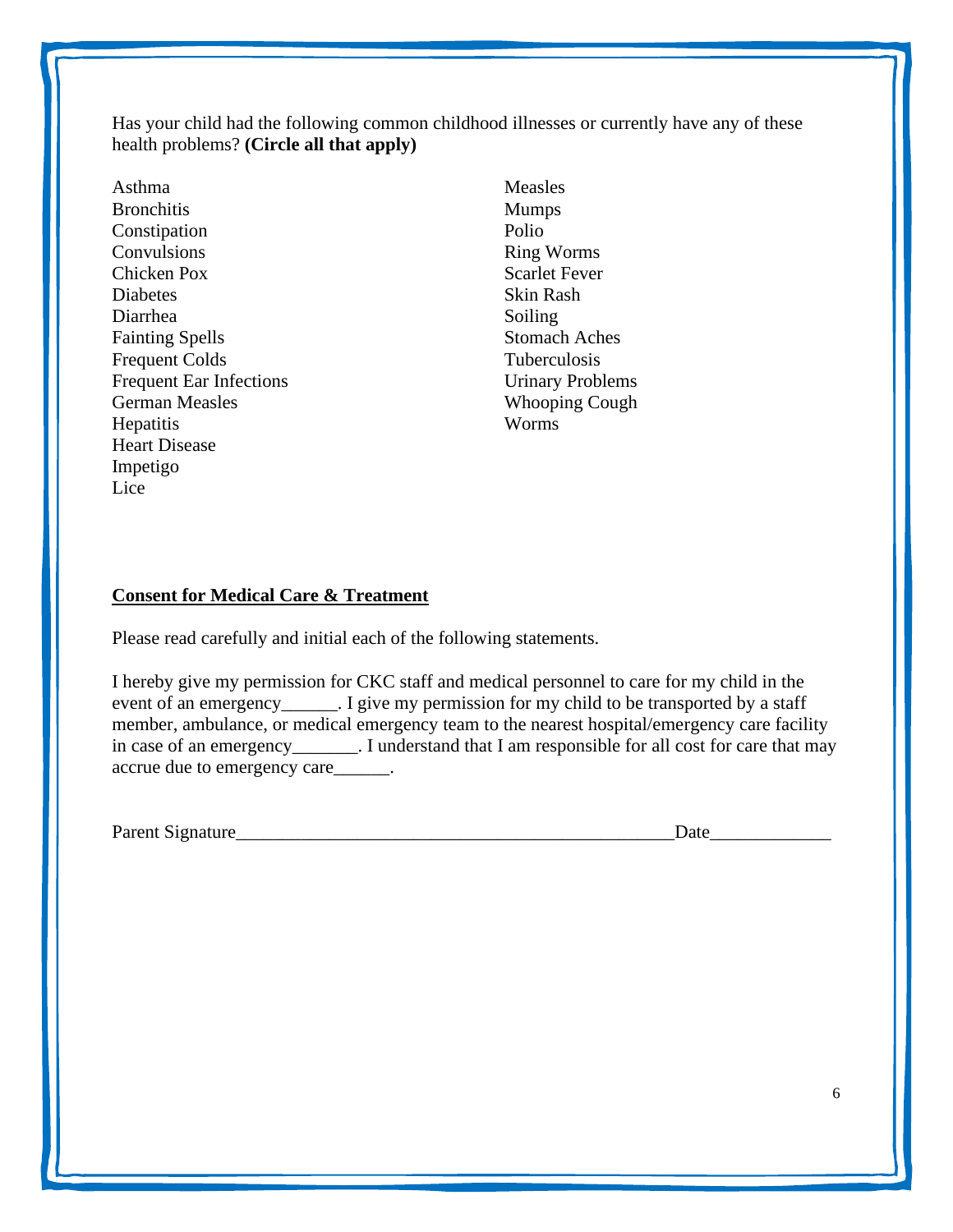# **Parent's by signing this agreement I am acknowledging my understanding that this is a contract with CKC. The school opens from 6:00 am to 5:30 pm- Monday –Friday**

- 1. A \$1.00 a minute late pick up fee will be assessed when a child is left beyond the Center's operating hours and is payable on the next scheduled day along with the tuition payment. \_\_\_\_\_\_\_\_\_\_ initial
- 2. If you/authorized person fail to pick up child (ren), contact the center or cannot be reached by the center staff within 30 minutes after closing time; the center staff may release the child to custody of child protective services or other local authorities. \_\_\_\_\_\_\_\_\_\_ initial
- 3. The center will be open whenever possible on a regularly scheduled day, during normal business hours. The procedure for notifying families should severe weather or other condition prevent the Center from opening on time or at all will be posted. Should it become necessary to close early, it will be your responsibility to arrange for your child's early pick up. In any event, there will be no tuition credit for any time the Center is closed.
- 4. For Safety, accuracy, and maintenance of emergency records, it is critical to sign children in and out of the building using your assigned PIN number and by any other way specified by the state regulation.  $\qquad \qquad$  initial
- 5. Tuition is due on Friday in advance of services rendered. If tuition is not paid, a late fee will be applied. Co-pay for Childcare assistance is due on the first of the month. The late fee will be applied starting the second of the month. \_\_\_\_\_\_\_\_\_\_ initial
- 6. Two weeks' notice is required prior to the last day of attendance. If you do not give proper notice, you agree to pay the tuition that may be due for the final two weeks. \_\_\_\_\_\_\_\_\_\_ initial
- 7. The center is not responsible for maintaining your childcare financial records for tax purpose. \_\_\_\_\_\_\_\_\_\_ initial
- 8. Summer Programs are offered, however, a summer activity fee may be charged and is due by the end day of May.  $\qquad \qquad$  initial
- 9. A non-refundable registration fee of  $$150.00$  is due for enrollment and due every year in January. \_\_\_\_\_\_\_\_\_initial
- 10. Returned checks fee is \$30.00. After two returned checks, please pay by cash, money order or credit card if services available. \_\_\_\_\_\_\_\_\_\_ initial
- 11. If the center notifies you that your child is ill, please pick up your child within 1 hour. \_\_\_\_\_\_\_\_initial
- 12. If your child has a contagious disease please allow 24 hours before returning to school. \_\_\_\_\_\_\_\_\_\_ initial
- 13. The school reserves the right to alter any information in the policies and program status at any time. \_\_\_\_\_\_\_initial
- 14. There is a \$75.00 fee to hold a spot in the center. \_\_\_\_\_\_initial
- 15. Child/children must be here by 9:00am, otherwise please call. \_\_\_\_\_\_initial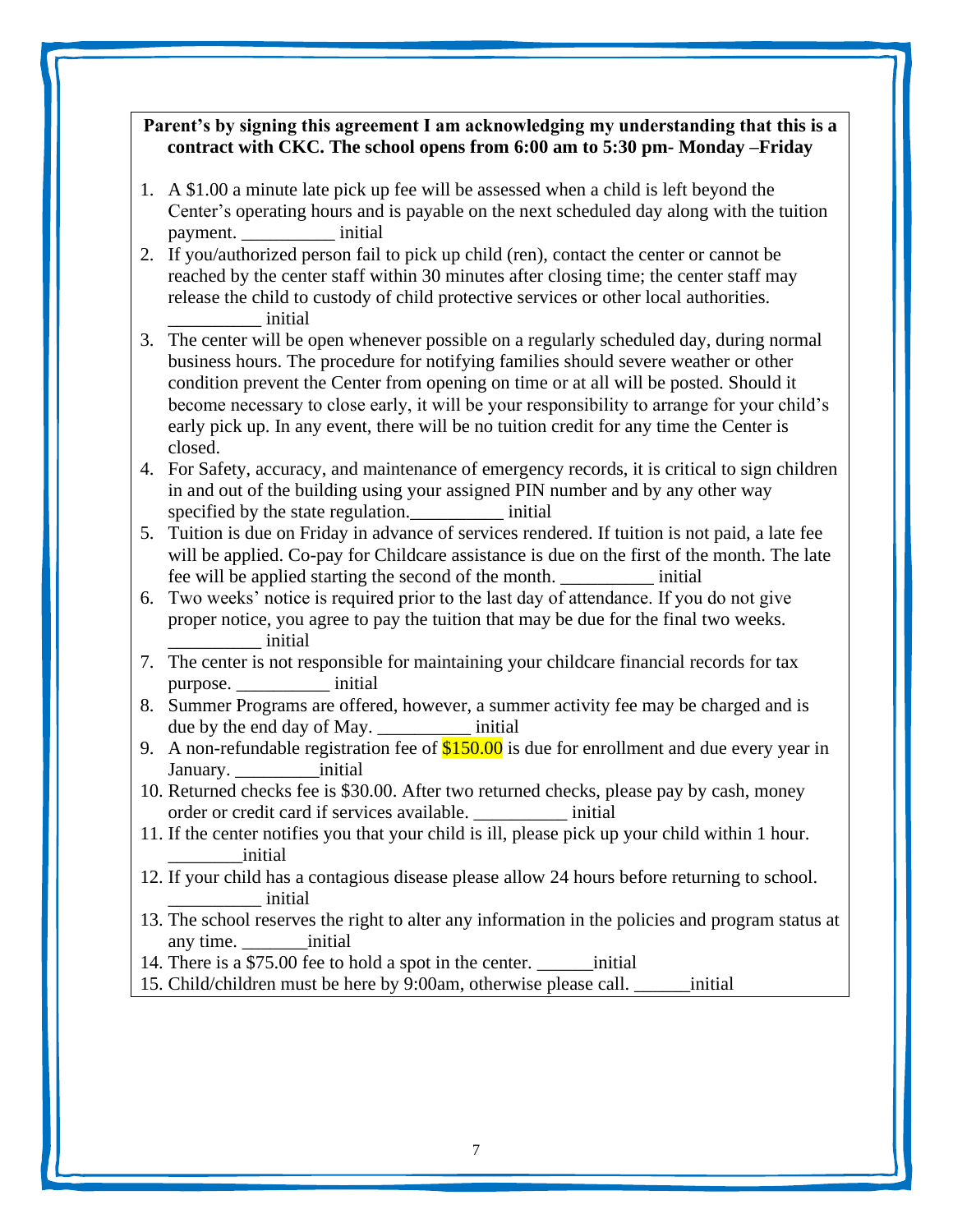# **Field Trip/Transportation to and from school Permission**

I here request that my child /children (circle one) be permitted to participate in field trips, to the park, school, or any other activities that would involve taking the child out of the center for his/her benefit in attendance at this facility. I hereby expressly waive any claim for injury or damage to my child (ren) happening during field trip and expressly agree to hold Creative Kids College harmless. Field trips are not permitted for children less than 4 years that involve the transportation in any vehicle. \_\_\_\_\_\_\_\_\_ Initials

# **Procedure to Identify the Location of Children**

CKC staff conducts attendance throughout the day to maintain accountability of the children at all times. Attendance is especially important during transition times to protect children from getting lost. Teachers take attendance at the beginning of the day and every 1/2 hour on an attendance sheet provided by the center. The center director and staff will continually check sign-in/ sign-out sheets throughout the day to ensure that all children have been accounted for during the day and end of shift. Rosters are kept with teachers on field trips, on the playground, during bus runs, and in the classrooms. This is so that children can be accounted for at all times, by name. Directors conduct daily visual checks at regular intervals: at the start of the day, lunchtime, and nap time in the afternoon. Room to room check for children are done at the end of the day before closing. In the event, a child is lost; staff will immediately notify the director and do search of the premises. If the child is not found quickly, then parents and police will be notified to help the effort. Initials

# **Special Events**

On other occasions, special events may be planned for the children. These events may include special guests', visitors, video/movies, special activity, or field trip. Television and videos will be limited to twice a month in the spring and summer and once a week in the winter. Although a special instructor may be involved in teaching some activities such as swimming or gymnastics, CKC staff will attend all events and continue to be responsible for the supervision and care of all children.

| <b>Parent Print Name/</b> |  |  |
|---------------------------|--|--|
|                           |  |  |

|  | <b>Parent Name/Sign</b> |  |  |
|--|-------------------------|--|--|
|--|-------------------------|--|--|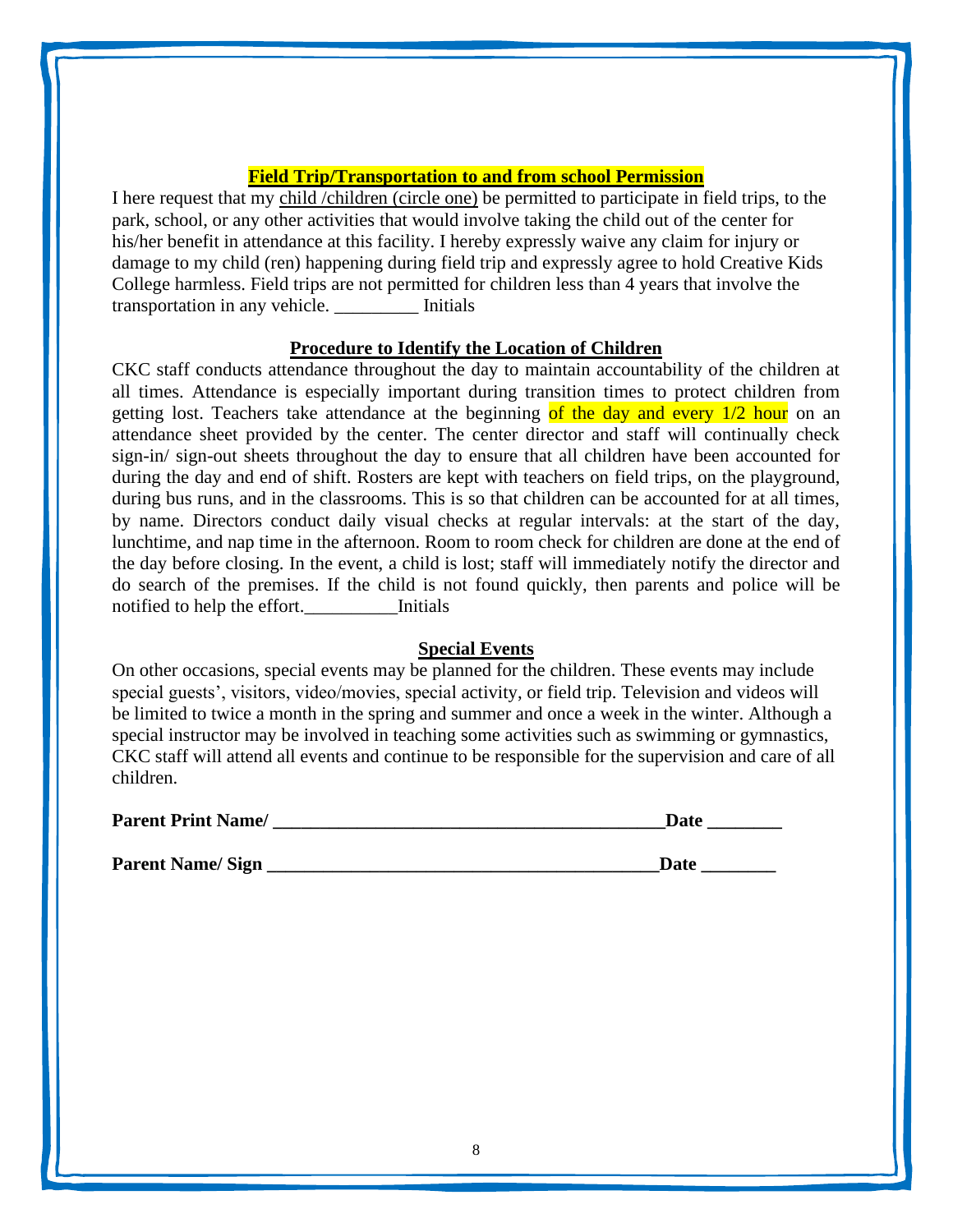#### **Policy Agreement**

I hereby agree to comply with the rules and regulations regarding fees, attendance, health, parking, clothing, holidays, and other items specified in the Parent's Handbook issued by CKC I hereby agree to notify the school two weeks in advance of withdrawal or pay the difference.

**\_\_\_\_\_\_\_\_\_\_\_\_\_\_\_\_\_\_\_\_\_\_\_\_\_\_\_\_\_\_\_\_\_\_\_\_\_\_\_\_\_\_\_\_\_\_\_\_\_\_\_\_\_\_\_\_\_\_\_\_\_\_\_\_\_\_\_\_\_\_\_\_\_\_\_\_\_\_\_\_\_\_\_\_\_\_\_\_\_\_\_\_\_**

Signature of parent or legal guardian Date by the state of parent or legal guardian Date **\*\*\*\*\*\*\*\*\*\*\*\*\*\*\*\*\*\*\*\*\*\*\*\*\*\*\*\*\*\*\*\*\*\*\*\*\*\*\*\*\*\*\*\*\*\*\*\*\*\*\*\*\*\*\*\*\*\*\*\*\*\*\*\*\*\*\*\*\*\*\*\***

# **Permission to Participate**

I hereby grant permission for my child (ren), the state of the state of the state of the state of the state of the state of the state of the state of the state of the state of the state of the state of the state of the sta of the play equipment and participate in all of the activities at the center. "In exchange for consideration, the receipt and sufficiency of which is hereby acknowledged, on behalf of myself, my children, any minor for whom I am the guardian, my heirs, and assigns ("Releasing Parties"), I hereby release, waive and forever discharge CKC from any and all liability, claims, injuries, illness, and/or damages that a Releasing Party may suffer while attending CKC (including those arising from CKC's negligence but not from gross negligence). I further agree and covenant on behalf of the Releasing Parties that no legal, equitable, administrative, or other action, complaint, proceeding or demand that is addressed by the foregoing sentence will be brought, directly or indirectly, against CKC, or against any shareholder, director, officer, employee, agent, successor or assignee thereof. I understand and agree that the foregoing provisions are material inducements to CKC entering into this agreement with me without which CKC would not accept my child and/or increase its fees significantly due to the potential for liability. Thitials"

I hereby grant permission for my child (ren) to leave the center premises under supervision of a staff member for neighborhood walks and field trips in an authorized vehicle.

**\_\_\_\_\_\_\_\_\_\_\_\_\_\_\_\_\_\_\_\_\_\_\_\_\_\_\_\_\_\_\_\_\_\_\_\_\_\_\_\_\_\_\_\_\_\_\_\_\_\_\_\_\_\_\_\_\_\_\_\_\_\_\_\_\_\_\_\_\_\_\_\_\_\_\_\_\_\_\_\_\_\_\_\_\_\_\_\_\_\_\_\_\_**

Signature of parent or legal guardian Date of the United States of Date of the Date of the Date of the Date of the Date of the Date of the Date of the Date of the Date of the Date of the Date of the Date of the Date of the **\*\*\*\*\*\*\*\*\*\*\*\*\*\*\*\*\*\*\*\*\*\*\*\*\*\*\*\*\*\*\*\*\*\*\*\*\*\*\*\*\*\*\*\*\*\*\*\*\*\*\*\*\*\*\*\*\*\*\*\*\*\*\*\*\*\*\*\*\*\*\*\***

#### **Cot Consent**

The Colorado State of Department of Social Services mandates that all children under the age of *two (2) years* have a written authorization to sleep on a cot/mat.

 $\equiv$ , give permission for my child (ren)  $\equiv$ To sleep on a cot/mat while napping at the center

Signature of parent or legal guardian Date of the United States of Date of the Date of the Date of the Date of the Date of the Date of the Date of the Date of the Date of the Date of the Date of the Date of the Date of the **\*\*\*\*\*\*\*\*\*\*\*\*\*\*\*\*\*\*\*\*\*\*\*\*\*\*\*\*\*\*\*\*\*\*\*\*\*\*\*\*\*\*\*\*\*\*\*\*\*\*\*\*\*\*\*\*\*\*\*\*\*\*\*\*\*\*\*\*\*\*\*\***

**\_\_\_\_\_\_\_\_\_\_\_\_\_\_\_\_\_\_\_\_\_\_\_\_\_\_\_\_\_\_\_\_\_\_\_\_\_\_\_\_\_\_\_\_\_\_\_\_\_\_\_\_\_\_\_\_\_\_\_\_\_\_\_\_\_\_\_\_\_\_\_\_\_\_\_\_\_\_\_\_\_\_\_\_\_\_\_\_\_\_\_\_\_**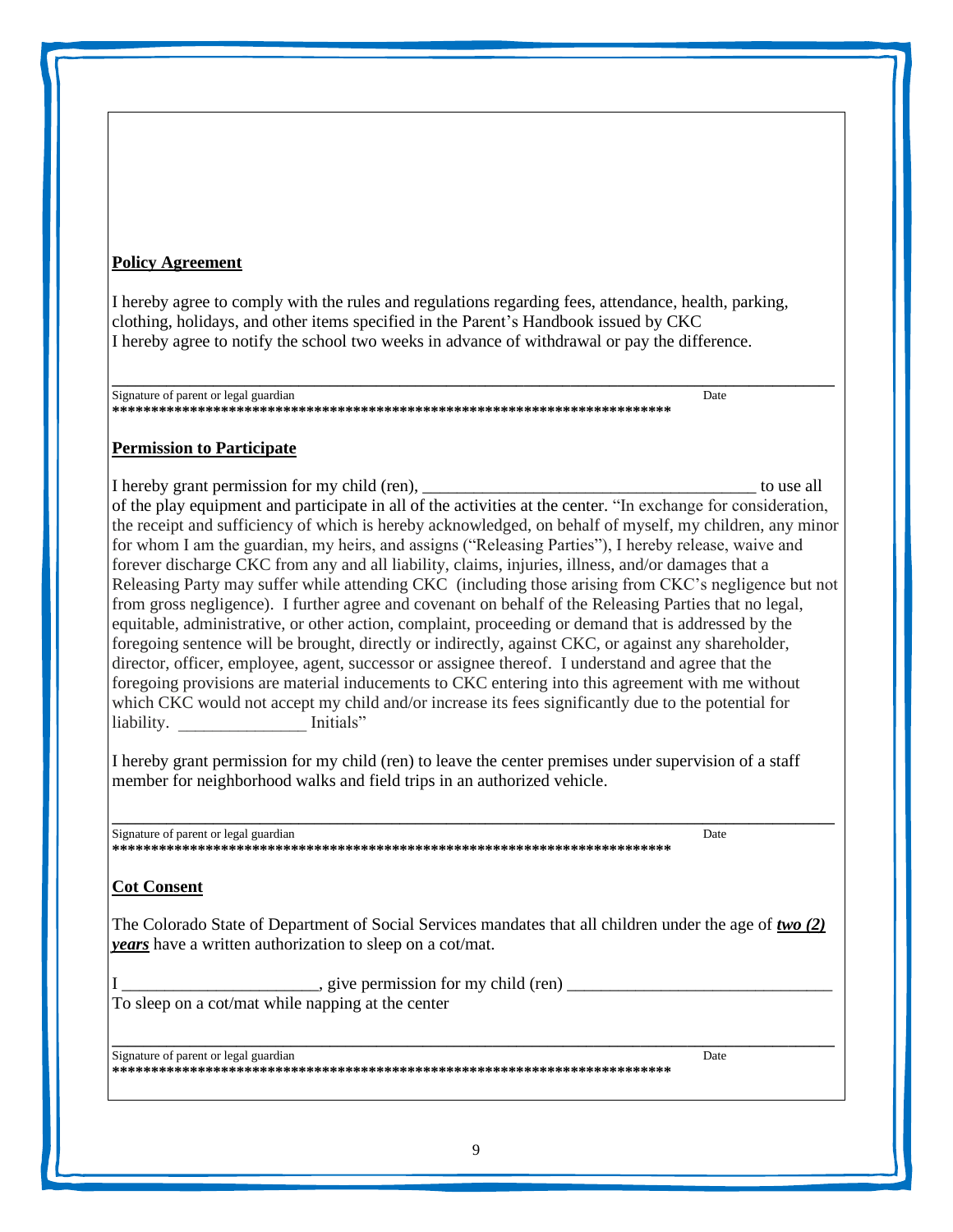# **Child Protection**

I understand that law, 26-6-102 CRS 1973, requires the director of the center to report any evidence or knowledge of suspected child abuse or neglect to the County Department of Social Services.

**\_\_\_\_\_\_\_\_\_\_\_\_\_\_\_\_\_\_\_\_\_\_\_\_\_\_\_\_\_\_\_\_\_\_\_\_\_\_\_\_\_\_\_\_\_\_\_\_\_\_\_\_\_\_\_\_\_\_\_\_\_\_\_\_\_\_\_\_\_\_\_\_\_\_\_\_\_\_\_\_\_\_\_\_\_\_\_\_\_\_\_\_\_**

Signature of parent or legal guardian Date by the state of parent or legal guardian Date

#### **Photo Permission**

I\_\_\_\_\_\_\_\_\_\_\_\_\_\_\_\_\_\_\_\_\_\_\_\_\_\_\_\_\_, give permission for the staff of CKC to take photos of my child child child child child child child child child child child child child child child child child child child child child child child child child child child child child child child child child child child child child and throughout the childcare center.

Signature of parent or legal guardian Date

# **Child Release Policy**

In accordance with State Licensing regulations, children may only be release to persons 18 years of age and older who are authorized by the legal guardian to pick up the child(ren) Appropriate identification will be required upon pick up.

Parents may be I.D. many times, new staff or a staff that does not recognize any parent or relative will ask for I.D. Please do not be frustrated if a staff asks for I.D. this is for the safety of the children which is top priority of Creative Kids College.

**Child (ren) Name \_\_\_\_\_\_\_\_\_\_\_\_\_\_\_\_\_\_\_\_\_\_\_\_\_\_\_\_\_\_\_\_\_\_\_\_\_\_\_\_\_\_\_\_\_\_\_\_\_\_\_\_\_\_\_\_\_\_\_\_**

Parent's Print/ Sign

# **SUNSCREEN POLICY**

Sunscreen will be used for outdoor activities. Parents are asked to provide the brand they choose. Children must have on file, a signed consent form from their Parents.

Children four and older can apply the sunscreen themselves.

Parents, who do not give consent, must have on file, a signed form absolving Creative Kids College from responsibility in case of any sun related injury.

**\*\*\*\*\*\*\*\*\*\*\*\*\*\*\*\*\*\*\*\*\*\*\*\*\*\*\*\*\*\*\*\*\*\*\*\*\*\*\*\*\*\*\*\*\*\*\*\*\*\*\*\*\*\*\*\*\*\*\*\*\*\*\*\*\*\*\*\*\*\*\*\***

My Child (ren), **My** Child (ren), **and the support of the support of the support of the support of the support of the support of the support of the support of the support of the support of the support of the support of the** Creative Kids College. CKC is committed to using a UVA and UVB protection 30 or higher SPF governed by our licensed agencies.

**\*\*\*\*\*\*\*\*\*\*\*\*\*\*\*\*\*\*\*\*\*\*\*\*\*\*\*\*\*\*\*\*\*\*\*\*\*\*\*\*\*\*\*\*\*\*\*\*\*\*\*\*\*\*\*\*\*\*\*\*\*\*\*\*\*\*\*\*\*\*\*\***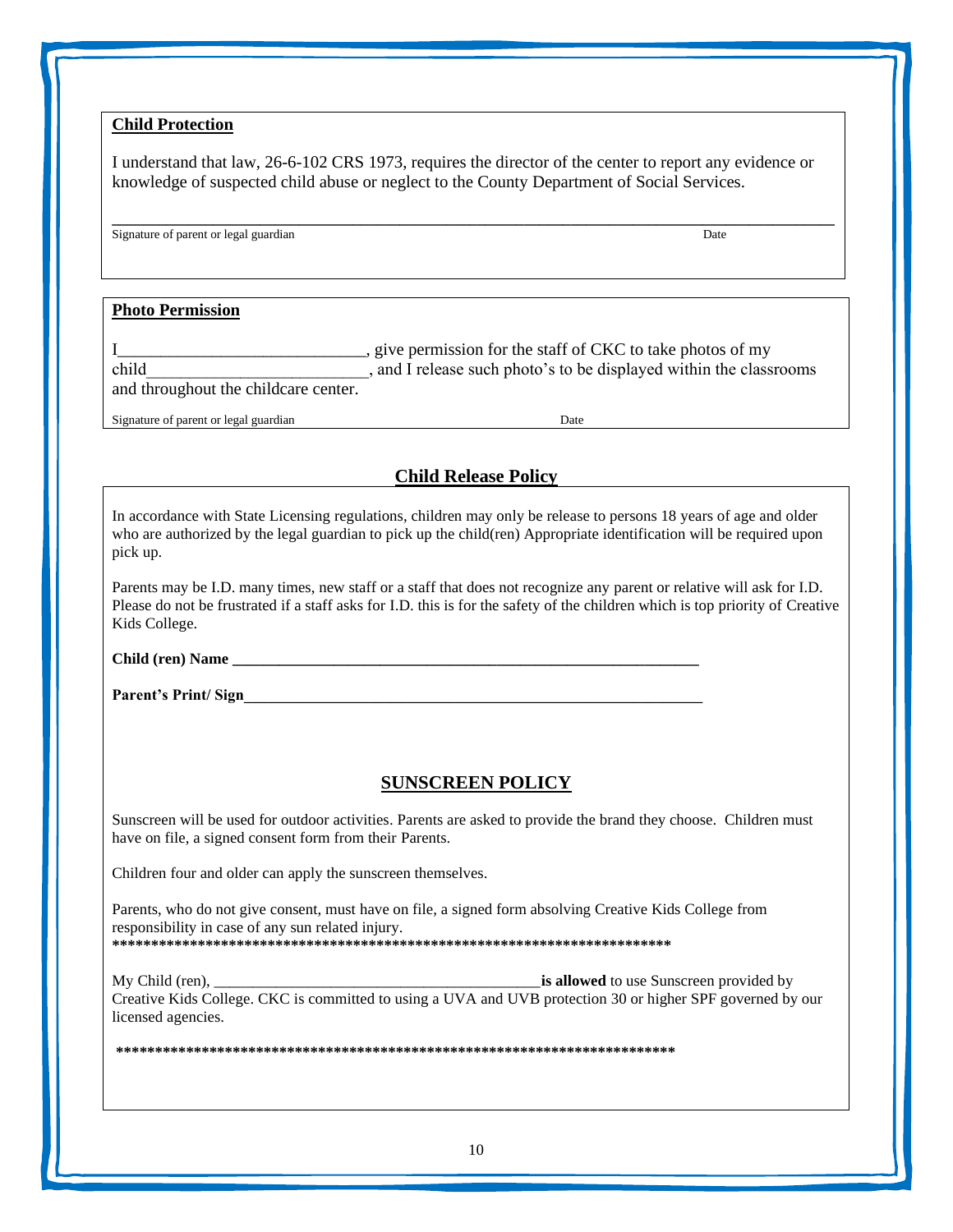My Child (ren), \_\_\_\_\_\_\_\_\_\_\_\_\_\_\_\_\_\_\_\_\_\_\_\_\_\_\_\_\_\_\_\_\_\_\_\_ **is not allowed** to use any type of Sunscreen. If I give my consent to allow my child to participate in any outdoor activities, (Field trips, playground time, etc.) I agree to absolve Creative Kids College from all responsibility in the case of sun related injury if sunscreen is not provided.

| <b>Parent Signature</b> |  |
|-------------------------|--|

**Pate**  $\blacksquare$ 

Your child is currently enrolled in a childcare program that is licensed by the Colorado Department of Human Services. The license indicates that the program has met the required standards for the operation of childcare facility, if you have not yet done so please ask to see the license.

Most licensed facilities make every effort to provide a safe and healthy environment for children. Unfortunately, on rare occasions, an incident of physical or sexual abuse may occur. If you believe that your child has been abused, you should seek immediate assistance from the county department in which the center is located. The telephone number to report child abuse in your county is:

**El Paso 719-444-5700**

Colorado law requires that childcare providers report all known or suspected cases of child abuse or neglect.

Childcare services play an important role in supporting families and strong families are the basis of a thriving community. Your child's education, physical, emotional and social development should be nurtured in a wellplanned and run program. Remember to observe the program regularly, especially with regard to children's health and safety, equipment and play material and staff.

For additional information regarding licensing, or if you have concerns about a childcare facility, please consult the Colorado Office of Child care Services at 303-866-5958 1575 Sherman Street, Denver, CO 80203.

My signature denotes that I have reviewed this form and have received a copy for my personal records.

| <b>Parent Acknowledgement</b> | Date |
|-------------------------------|------|

# **Colorado Child Care Assistance Program**

Effective May 1, 2010 CCCAP requires that all clients use their system to check-in and out for the services rendered by the childcare facility. If you fail to check-in and out, you understand that you will be required to pay the CKC's daily rate. Effective September 2016, the state only allows you one absence per month. Due to CKC holding a spot for your child (ren), any absence beyond the one day will require you to pay CKC's current daily rate for each day the child (ren) is absent. Parents must provide a twoweek notice of term of service/care in writing. Failure to do so may result in you being billed for the last two weeks at our private rate. Nonpayment's may be sent to collections. Any changes/charges/check-in and outs that are not covered by CCAP will be the financial responsibility of each parent/guardian. Effective fall of 2017 CCCAP participates are required to contact their case worker with a confirmed email address related to new procedures implemented by the program. By signing below, I acknowledge that I have read and fully understand the above statement concerning Creative Kids College CCCAP Policy.

**Print/ Sign**\_\_\_\_\_\_\_\_\_\_\_\_\_\_\_\_\_\_\_\_\_\_\_\_\_\_\_\_\_\_\_\_\_\_\_\_\_\_\_\_\_ **Date** \_\_\_\_\_\_\_\_\_\_\_\_\_\_\_\_\_\_\_\_

Signature Parent/Guardian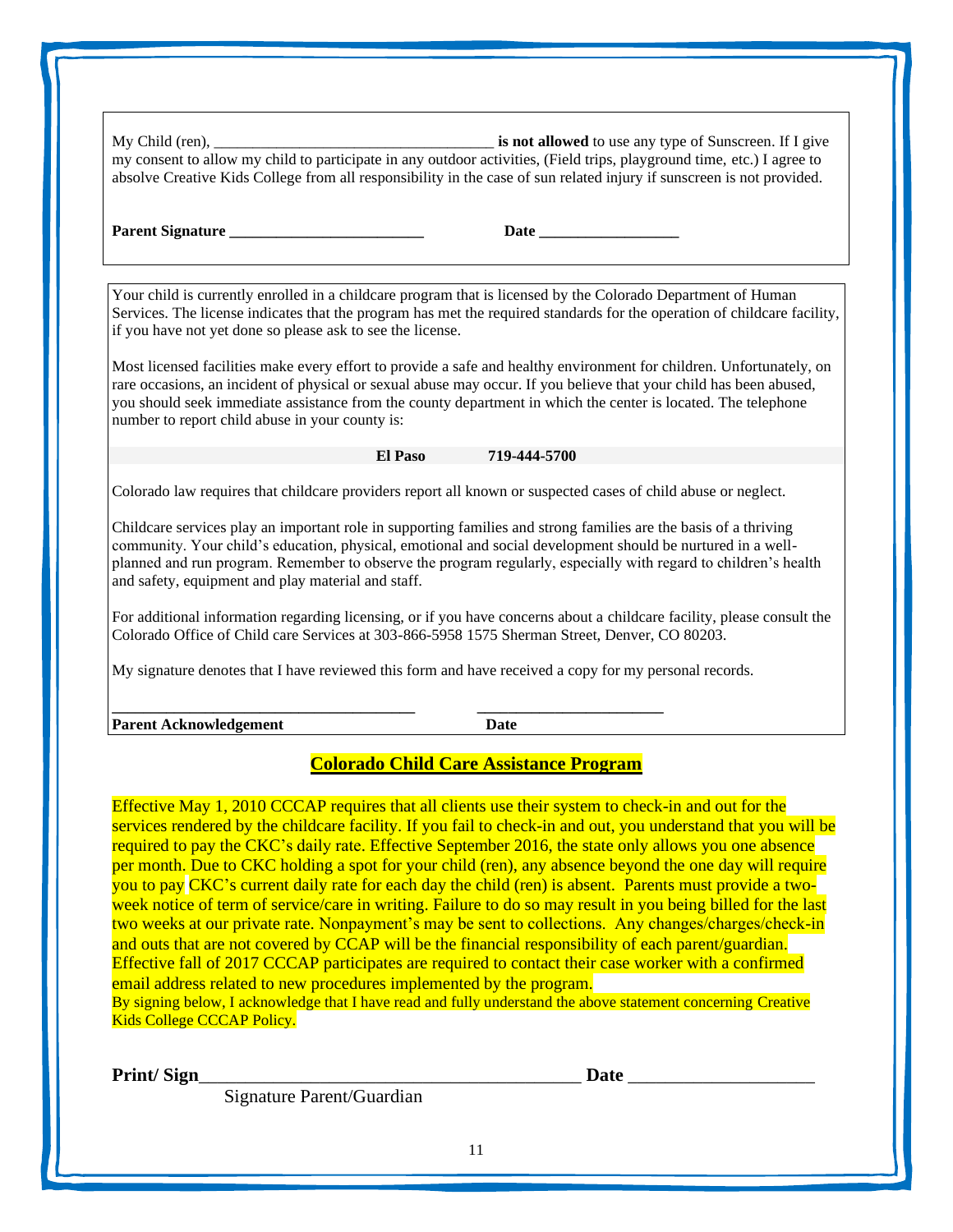# **POSITIVE GUIDANCE POLICY**

We believe that the first step to good guidance is setting guidelines for children to follow. These guidelines are common throughout the center and are outlined in our admissions standards. Consistency is the next step to helping children develop self-control.

Teachers are consistent in their positive guidance, responding with fairness, and understanding when problems arise. Giving positive verbal affirmation encourages acceptable behavior. This reinforces a child's good feeling about his/her behavior and serves as an example to the other children.

Teachers will remind children of acceptable behavior redirect or provide the child with a method called "stop and think" the child is asked to stop what they are doing and think about what they should be doing. Breaks will be used if necessary. Take a break is allowing the child to calm down and decide for him/herself when he/she is ready to rejoin the group with praiseworthy behavior. Separation will only occur if a child is exhibiting temper tantrum type behavior or hurting self, others or equipment. Children will always be treated with love and respect.

- Children will not be subject to physical or emotional harm or humiliation.
- No staff will be permitted to use corporal or other harsh punishment this includes, pinching, shaking, spanking, punching, biting, kicking, rough handling, hair pulling, or any humiliating or frightening method of discipline.
- Stop and Think or Take a Break; will be brief and appropriate for the child's developmental age. Preferably, teachers will have children sit next to them. Having child sitting alone or in corners is not permitted. Teachers must acknowledge a child while in separation in order to guide child into behavior that is more appropriate.
- Verbal Abuse and derogatory remarks about the child is never permitted.

If any behavior problems persist, the parent will be asked to attend a conference to discuss what may be helpful in motivating the child to praiseworthy behavior.

In addition to the above, we believe children should experience success. We strive for a classroom setting that provides children with opportunities to explore their environment within consistent, age-appropriate limits. In this atmosphere, most behavioral issues are prevented.

Our philosophy is to help the children learn human values, problem solving skills and to take responsibility for their own choices.

We will manage our classroom-reinforcing appropriate behavior by;

- Maintaining consistent supervision
- Setting reasonable expectations for Child's behavior based on their developmental levels and individual differences.
- Become familiar with an individual child's special needs.
- Provide interesting, challenging, age-appropriate things to do.

We will ignore the behavior- if we believe it is just for attention, we will use this technique only when there are no safety issues.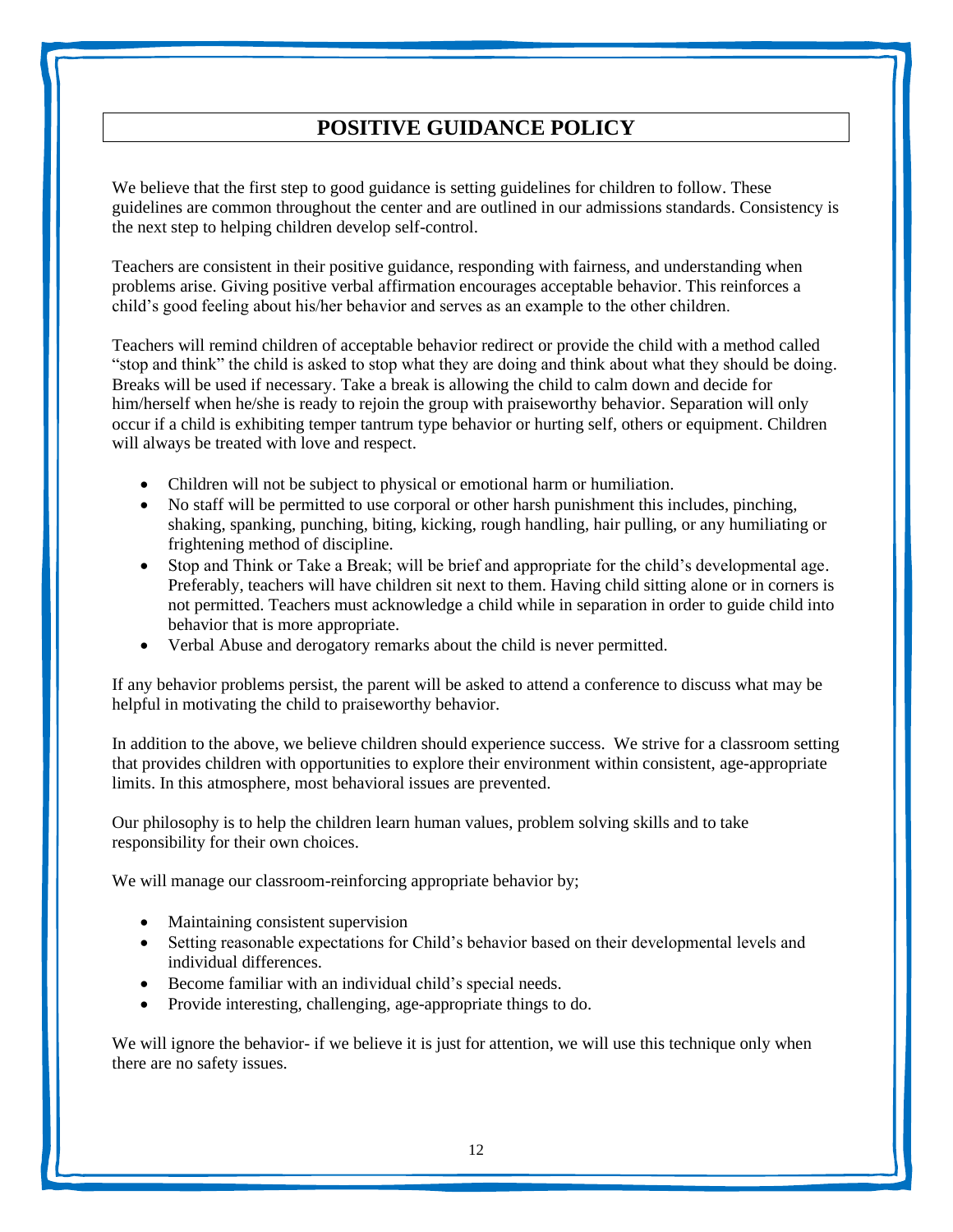We will verbally intervene and explain to the child inappropriate behavior and show him/her the way to handle a situation. For example, instead of hitting Johnny, the teacher will tell the student to say I am angry because you took my toy.

We will use logical consequences.

The teacher helps the child understand the logical consequences if his/her actions by removing the object, activity etc. that is causing the problem. For example, if a child uses the blocks to hit another child, the consequences will be to remove the child from the block area.

Child (ren) Name \_\_\_\_\_\_\_\_\_\_\_\_\_\_\_\_\_\_\_\_\_\_\_\_\_\_\_\_\_\_\_\_\_\_\_\_\_\_\_\_\_\_\_\_\_\_\_\_\_\_\_\_\_\_\_\_\_\_

Parent's/Guardian Signature \_\_\_\_\_\_\_\_\_\_\_\_\_\_\_\_\_\_\_\_\_\_\_\_\_\_\_\_\_\_\_ Date \_\_\_\_\_\_\_\_\_\_\_\_\_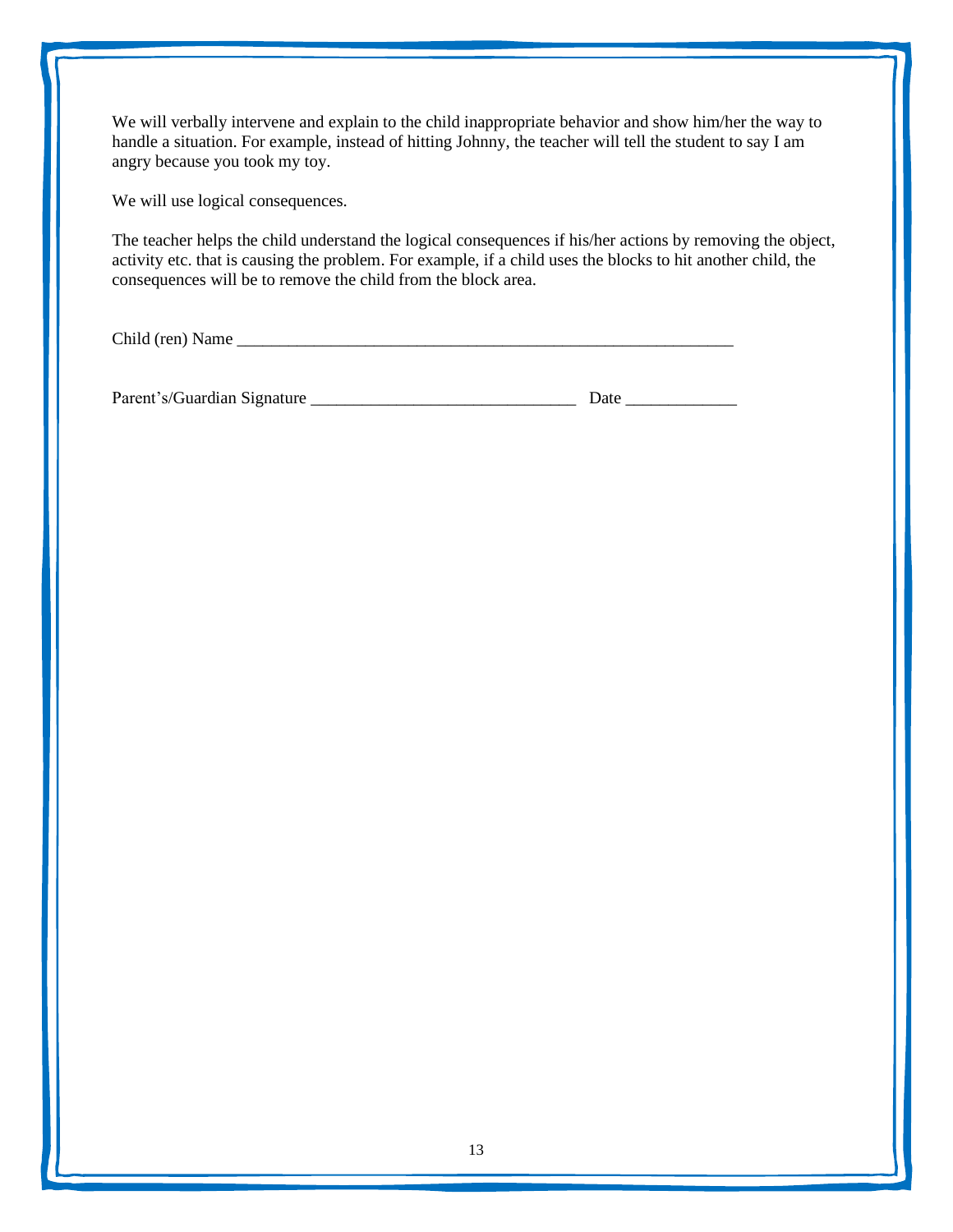# **Private Pay Policies**

All private pay families are under contract with Creative Kids College, your child/children in our care holds a spot in their assigned classroom. Non-refundable registration fee is due upon completion of enrollment packet, tuition fee is billed weekly, and payment must be received each week to receive continued care. You are responsible for paying all fees associated to the terms agreed upon during enrollment. (Example...If your child is enrolled full-time and the center is closed for a holiday, you are still required to pay your weekly rate). Parents must provide a twoweek notice of term of service/care in writing, failure to do so may result in you being billed for the last two weeks of care if your child is not in attendance. Nonpayment's may be sent to collections.

By signing below, I acknowledge that I have read and fully understand the above statement concerning Creative Kids College Private pay policy.

Parent's Signature and the contract of the contract of the contract of the contract of the contract of the contract of the contract of the contract of the contract of the contract of the contract of the contract of the con

# PRIVATE PAY TRANSPORTATION

I, authorize Creative Kids College to transport my child, before school and/or

after school.

Please add transportation fees to my account.

**Parent signature & date \_\_\_\_\_\_\_\_\_\_\_\_\_\_\_\_\_\_\_\_\_\_\_\_\_\_\_\_\_\_\_\_\_**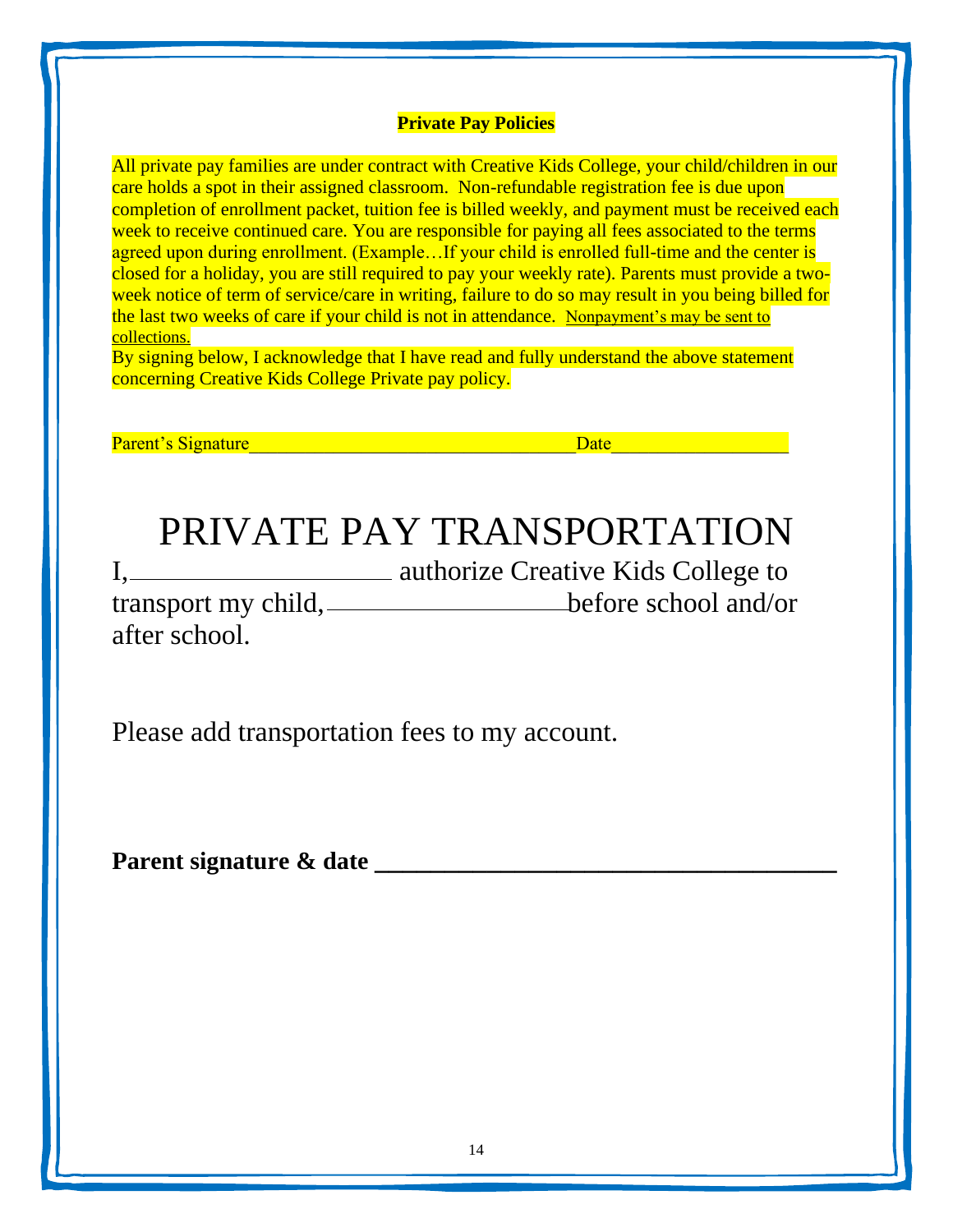# **About Your Child**

Has your child ever been in childcare before? \_\_\_\_\_\_\_\_\_ What type (center, family daycare, grandma etc.) \_\_\_\_\_\_\_\_\_\_\_\_\_ Was it a positive experience? \_\_\_\_\_\_\_\_\_\_\_\_\_\_\_\_\_\_\_\_\_\_\_\_\_\_\_\_\_\_\_\_\_\_\_\_\_\_\_\_\_\_\_\_\_\_\_\_\_\_\_\_\_\_\_\_\_\_\_\_\_\_\_\_\_\_\_\_\_

\_\_\_\_\_\_\_\_\_\_\_\_\_\_\_\_\_\_\_\_\_\_\_\_\_\_\_\_\_\_\_\_\_\_\_\_\_\_\_\_\_\_\_\_\_\_\_\_\_\_\_\_\_\_\_\_\_\_\_\_\_\_\_\_\_\_\_\_\_\_

\_\_\_\_\_\_\_\_\_\_\_\_\_\_\_\_\_\_\_\_\_\_\_\_\_\_\_\_\_\_\_\_\_\_\_\_\_\_\_\_\_\_\_\_\_\_\_\_\_\_\_\_\_\_\_\_\_\_\_\_\_\_\_\_\_\_\_\_\_\_

\_\_\_\_\_\_\_\_\_\_\_\_\_\_\_\_\_\_\_\_\_\_\_\_\_\_\_\_\_\_\_\_\_\_\_\_\_\_\_\_\_\_\_\_\_\_\_\_\_\_\_\_\_\_\_\_\_\_\_\_\_\_\_\_\_\_\_\_\_\_

\_\_\_\_\_\_\_\_\_\_\_\_\_\_\_\_\_\_\_\_\_\_\_\_\_\_\_\_\_\_\_\_\_\_\_\_\_\_\_\_\_\_\_\_\_\_\_\_\_\_\_\_\_\_\_\_\_\_\_\_\_\_\_\_\_\_\_\_\_\_

\_\_\_\_\_\_\_\_\_\_\_\_\_\_\_\_\_\_\_\_\_\_\_\_\_\_\_\_\_\_\_\_\_\_\_\_\_\_\_\_\_\_\_\_\_\_\_\_\_\_\_\_\_\_\_\_\_\_\_\_\_\_\_

\_\_\_\_\_\_\_\_\_\_\_\_\_\_\_\_\_\_\_\_\_\_\_\_\_\_\_\_\_\_\_\_\_\_\_\_\_\_\_\_\_\_\_\_\_\_\_\_\_\_\_\_\_\_\_\_\_\_\_\_\_\_\_\_

Why are you looking for childcare?

How does your child feel about daycare and being left by his/her mommy/daddy? Are there any recent traumatic situations the child has been exposed to such as a death in the family, divorce, new sibling etc.?

What is your normal method of discipline?

What is your child's temperament? Are they easy going, hard to please, demanding, aggressive, etc.  $\qquad$ 

Are there any food restrictions?

What is your child's favorite food?

What food does your child dislike?

Can your child be relied upon to indicate bathroom wishes? \_\_\_\_\_\_\_\_\_\_\_\_\_\_\_\_\_\_\_\_\_\_\_\_\_

What words does your child use for: Bowel movements wination

What time does your child awaken? \_\_\_\_\_\_\_\_\_\_\_\_\_\_\_\_\_\_\_\_\_\_\_\_\_\_\_\_\_\_\_\_\_\_\_\_\_\_\_\_\_\_\_

What time does your child go to sleep at night? \_\_\_\_\_\_\_\_\_\_\_\_\_\_\_\_\_\_\_\_\_\_\_\_\_\_\_\_\_\_\_\_\_

Do they sleep through the night?

Does your child sleep in a bed or crib, other? \_\_\_\_\_\_\_\_\_\_\_\_\_\_\_\_\_\_\_\_\_\_\_\_\_\_\_\_\_\_\_\_\_\_

\_\_\_\_\_\_\_\_\_\_\_\_\_\_\_\_\_\_\_\_\_\_\_\_\_\_\_\_\_\_\_\_\_\_\_\_\_\_\_\_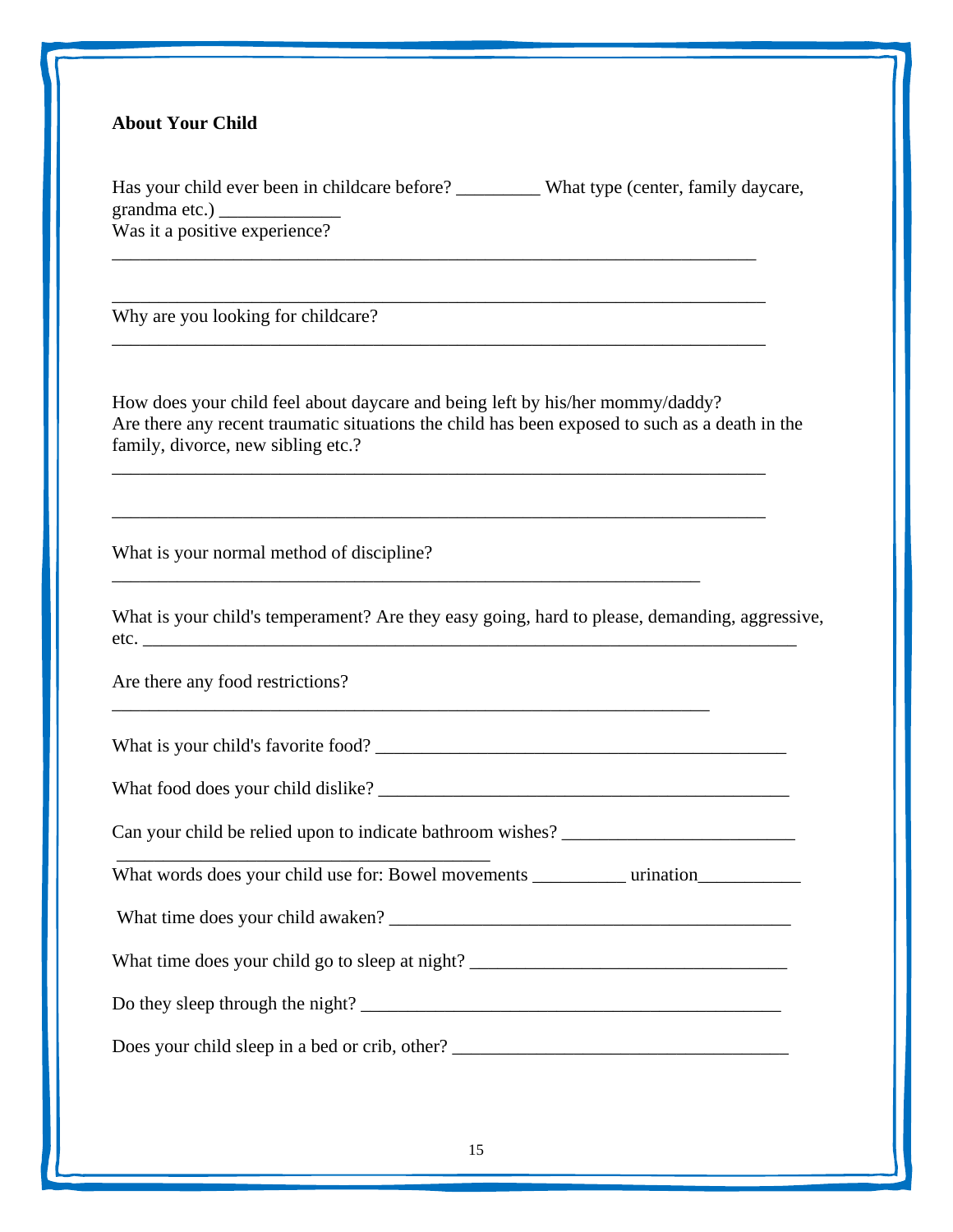|                                      | Has your child had experience playing with other children?        |                                                                                         |
|--------------------------------------|-------------------------------------------------------------------|-----------------------------------------------------------------------------------------|
| What language(s) are spoken at home? |                                                                   | ,我们也不能在这里的时候,我们也不能在这里的时候,我们也不能会在这里的时候,我们也不能会在这里的时候,我们也不能会在这里的时候,我们也不能会在这里的时候,我们也不       |
|                                      |                                                                   | Does your child have any security objects such as a blanket, soother, bottle, toy etc.? |
|                                      | What are your child's favorite activities, toys, books, or games? |                                                                                         |
|                                      |                                                                   | Are there any other comments or information you would like to let me know about?        |
| Are there any specific concerns?     |                                                                   | ,我们也不能在这里的时候,我们也不能在这里的时候,我们也不能会在这里的时候,我们也不能会在这里的时候,我们也不能会在这里的时候,我们也不能会在这里的时候,我们也不       |
|                                      |                                                                   |                                                                                         |
|                                      |                                                                   |                                                                                         |
|                                      |                                                                   |                                                                                         |
|                                      |                                                                   |                                                                                         |
|                                      |                                                                   |                                                                                         |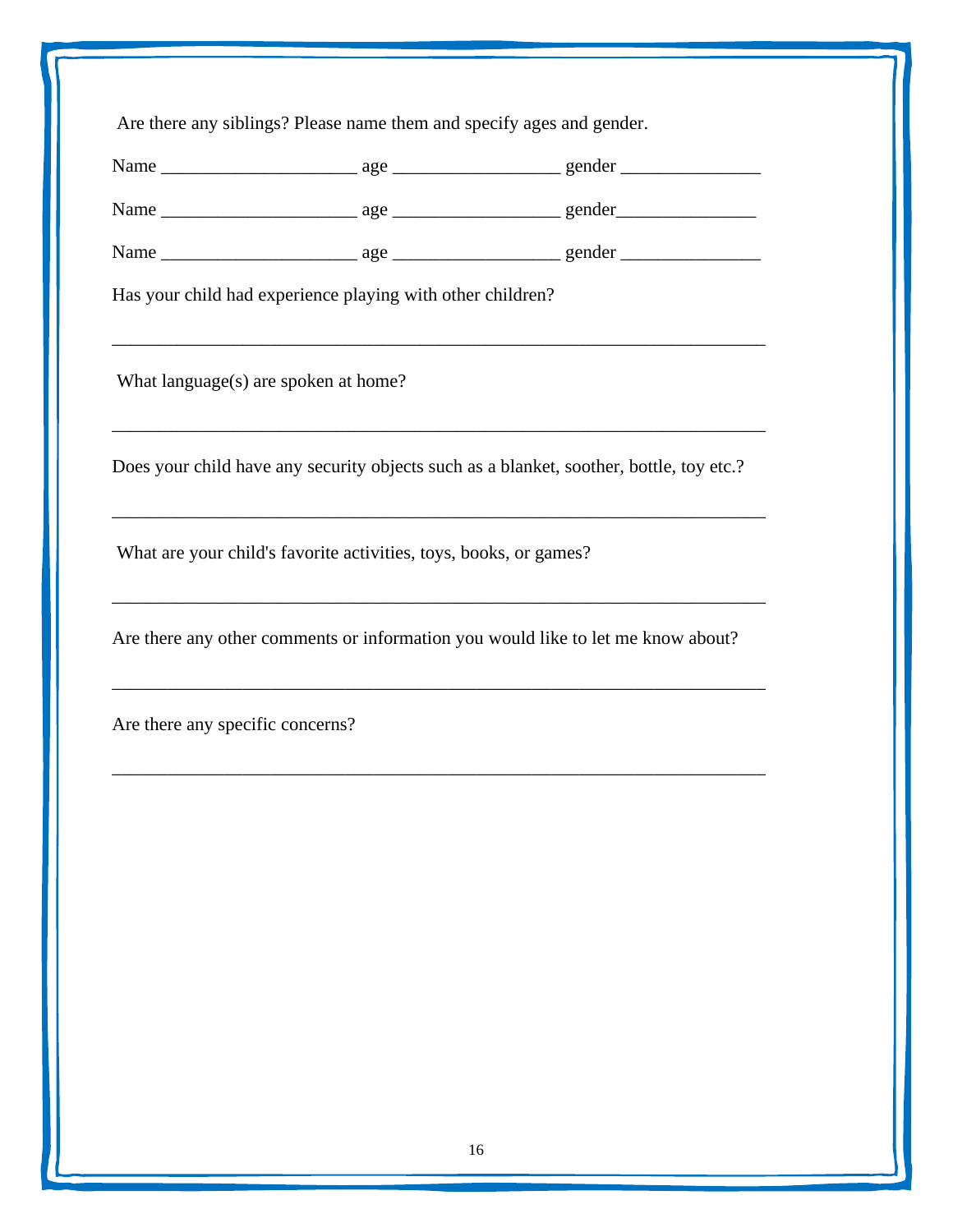# **WHAT TO BRING ON THE FIRST DAY**

- **crib sheet and blanket**
	- **change of clothing**
- **diapers (enough for a month)**
	- **Water Bottle**
- **Please label all materials such as clothes, sheets etc.**



**Parents Upon arrival in classroom or Coming into classroom from outside Please wash your hands and child's hands HANDWASHING PROCEDURE**

Turn on water, moisten hands with warm water, squeeze soap onto hands, Lather by rubbing hands together for 20-25 seconds (sing "Tops and Bottoms" for example). Rinse hands thoroughly under running water. Get paper towel and dry hands; turn off water faucet with paper towel. Throw paper towel away in a "hands-free" garbage can.

**Tops and Bottoms** *(Sung to the Tune: Frere Jaque x2)*

Tops and Bottoms, Tops and Bottoms (Rub top and bottom of hands) In between, In between, (Rub fingers inside on both hands) Rub your hands together, Rub your hands together, (Just like it says) Now they're clean, Now they're clean.

**Please take the time to complete your enrollment package and turn it in to the front office along with your child/children immunization record and physical. Upon completion, an orientation date and time will be set up to discuss policies and procedures of the center. We have Spanish-speaking staff if needed for translations.**

**Please understand by signing the enrollment packet you are under contract with CKC.**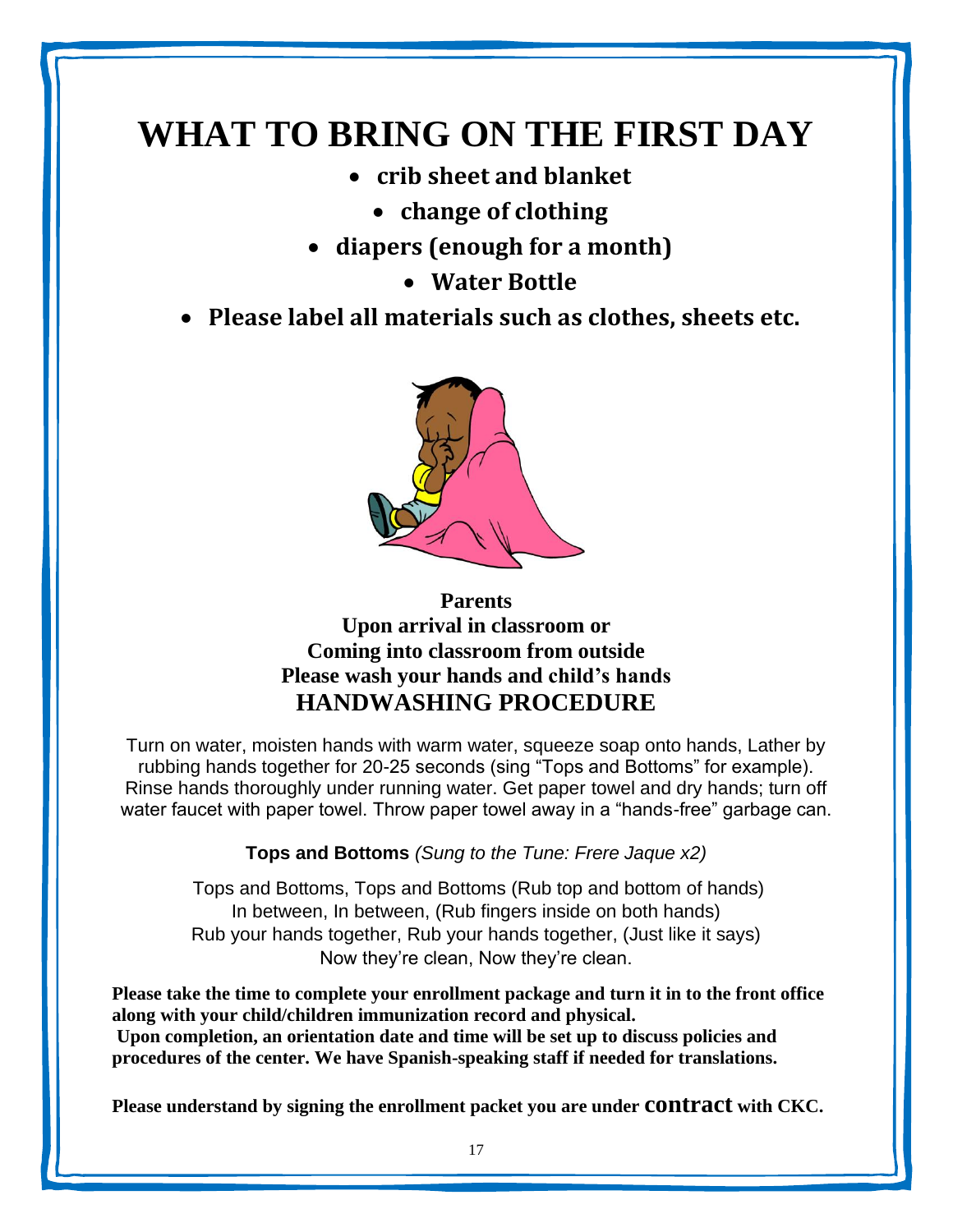#### **SAFE SLEEP POLICY**

Providing infants with a safe place to grow and learn is very important. For this reason, **(TINY STEPS LEARNING CENTER (TSLC))** has created a policy on safe sleep practices for infants up to 1-year-old. We follow the recommendations of the American Academy of Pediatrics (AAP) and the Consumer Product Safety Commission to provide a safe sleep environment and reduce the risk of sudden infant death syndrome (SIDS). SIDS is "the sudden death of an infant under 1 year of age, which remains unexplained after a thorough investigation." The staff, substitute staff, and volunteers at **(TINY STEPS LEARNING CENTER (TSLC))** follow the AAP safe sleep policy.

#### **Sleep Position:**

- Infants will be placed flat on their backs to sleep every time unless there is a physician, practitioner or clinician signed sleep position medical waiver up to date on file. In the case of a waiver, a waiver notice will be posted at the infant's crib without identifying medical information. The full waiver will be kept in the infant's file.
- Infants will not be placed on their side for sleep.
- Devices such as wedges or infant positioners will not be used since such devices are not proven to reduce the risk of SIDS.
- Infants who use pacifiers will be offered their pacifier when they are placed to sleep, and it will not be put back in should the pacifier fall out once they fall asleep.
- Pacifiers will be cleaned between each use, checked for tears, and will not be coated in any sweet or other solution.
- Parents are asked to provide replacement pacifiers on a regular basis.
- While infants will always be placed on their backs to sleep, when an infant can easily turn over from back to front and front to back, they can remain in whatever position they prefer to sleep.

#### **Sleep Environment:**

- Our program will use Consumer Product Safety Commission guidelines for safety-approved cribs and firm mattresses.
	- Crib slats will be less than 2 3/8" apart
	- Infants will not be left in bed with drop side down
	- Playpen weave will be less than  $\frac{1}{4}$ "
- Consumer Product Safety Commission safety-approved cradles and bassinets may also be used for sleeping if the infant meets the weight and height requirements.
- Infants will not be placed to sleep on any standard bed, waterbeds, couches, air mattresses, or on other soft surfaces.
- Only one infant will be placed to sleep in each crib. Siblings, including twins and triplets, will be placed in separate cribs.
- The crib will have a firm tight fitting mattress covered by a fitted sheet and will be free from blankets, loose bedding, toys, and other soft objects (i.e., pillows, quilts, comforters, sheepskins, stuffed toys, etc.)
- To avoid overheating, the temperature of the rooms where infants sleep will be checked and will be kept at a level that is comfortable for a lightly clothed adult.
- Sleep clothing, such as sleepers, sleep sacks, and wearable blankets, may be used as alternatives to blankets.
- Bibs and pacifiers will not be tied around an infant's neck or clipped on to an infant's clothing during sleep.
- Smoking will not be allowed in or near **(TINY STEPS LEARNING CENTER (TSLC))**.

#### **Supervision:**

- When infants are in their cribs, they will be within sight and hearing of staff at all times.
- A staff member will visibly check on the sleeping infants frequently.
- When an infant is awake, they will have supervised "tummy time." This will help babies strengthen their muscles and develop normally.
- Infants will spend limited time in car seats, swings, and bouncer/infant seats when they are awake.

#### **Training:**

• All staff, substitute staff, and volunteers at **(TINY STEPS LEARNING CENTER (TSLC))** will be trained on safe sleep policies and practices.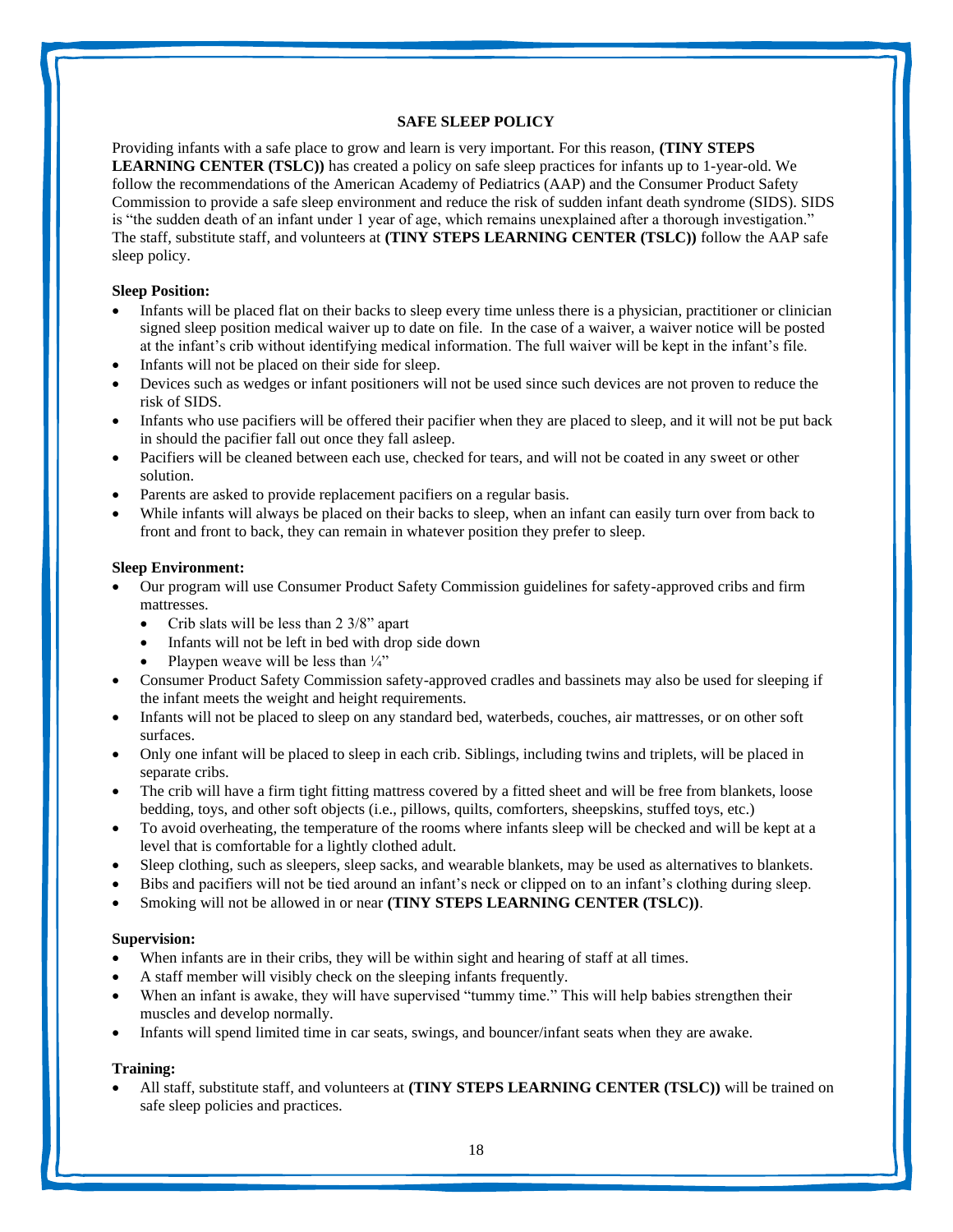- Safe sleep practices will be reviewed with all staff, substitute staff, and volunteers each year. In addition, training specific to these policies will be given before any individual is allowed to care for infants.
- Documentation that staff, substitutes, and volunteers have read and understand these policies will be kept in each individuals file.
- All staff, substitutes, and volunteers at **(TINY STEPS LEARNING CENTER (TSLC))** will be trained on first aid for unresponsive infants as well as what to do when they have a question or need assistance before they are allowed to care for infants. **(Include information on state requirements regarding training on pediatric first aid etc if appropriate)**.

#### **When The Policy Applies:**

This policy applies to all staff, substitute staff, parents, and volunteers when they place an infant to sleep in **(TINY STEPS LEARNING CENTER (TSLC))**.

#### **Communication Plan for Staff and Parents:**

Parents will review this policy when they enroll their child in **(TINY STEPS LEARNING CENTER (TSLC))** and a copy will be provided in the parent handbook. Parents are asked to follow this same policy when the infant is at home. These policies will be posted in prominent places. Information regarding safe sleep practices, safe sleep environments, reducing the risk of SIDS in child care as well as other program health and safety practices will be shared if any changes are made. A copy will also be provided in the staff handbook.

#### **Any individual who has questions may ask:**

Program Contact: **Office Management**

| Child's Name |                                                  |
|--------------|--------------------------------------------------|
| Signed by:   | Director/Owner/Co-Director/Office Mgr            |
|              | Health Professional/Consultant, (if appropriate) |
|              | <b>Staff Member</b>                              |
|              | Parent                                           |

#### **Date: Effective Date and Review:**

This policy is effective January 1, 2016, and will be reviewed on or before January of each year or sooner if needed. Parents and staff will be notified of any upcoming policy review.

> El Paso County Department of Social Services-Child Abuse Division 1675 Garden of the Gods, Colorado Springs, CO 80915 719-444-5700

> > Colorado Department of Human Services The Division of Child Care 1575 Sherman Street, Denver, CO 80203-1714 303-866-5958

Executive Director of Colorado Human Services 1575 Sherman Street Denver, CO 80203-1714 303-866-5700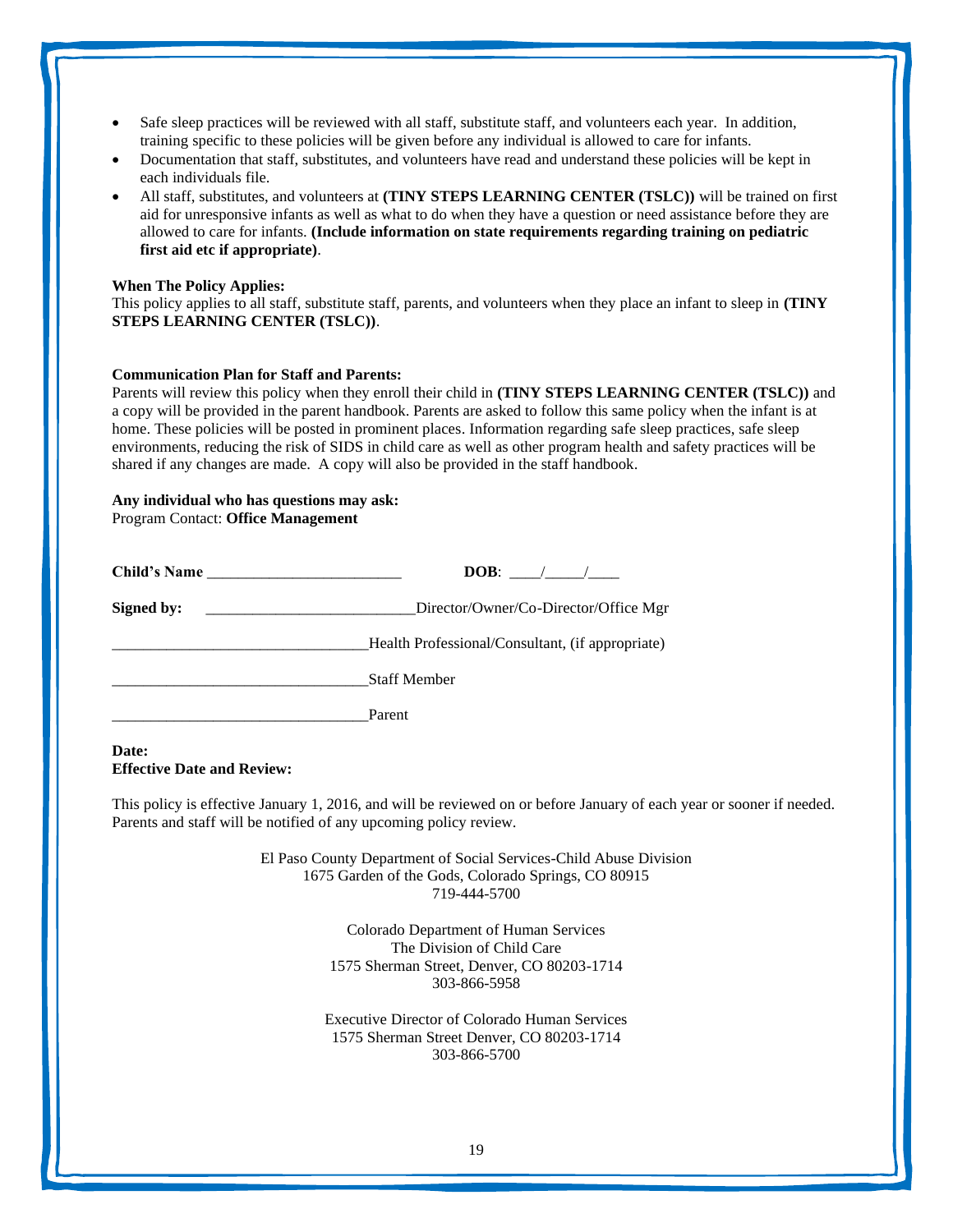#### **Dear Parent/Guardians:**

Many parents and staff members have questions regarding the use of medication. The following is some information from local and national pediatric experts about the use of medication in young children. People in the United States spend millions of dollars on the use of over-the-counter medications (for fever, pain, colds, and coughs). Many of this medication are unnecessary, and in the case of young children, particularly those under the age of **five** years, the effect of this medication can often produce side effects, instead of providing relief to bothersome symptoms.

# **Use of Non-prescription Medication for Common Symptoms:**

- If you child is playing and sleeping normally, non-prescription medications are not needed.
- Medications should only be given for symptoms that cause significant discomfort, such as repeated coughing or difficulty with sleeping. Consult with your health care provider.
- Viral illnesses respond well to rest, fluids and comfort measures.

# **Use of Antibiotics:**

- More than 90% of infections are du to viruses
- Antibiotics have no effect on viruses
- Antibiotics kill bacteria such as found in strep throat. It is essential to complete the full 10-14 days of treatment, even though your child may feel well.
- When antibiotics are necessary, they should be given at home when possible. This has bene made easier now that once and twice daily dosages are available.

# **If Your child Requires Medication While at Child Care or School:**

- All prescription and non-prescription medication given in child care or school settings require a written authorization from your health care provider, as well as parent written consent. This is a child care licensing requirement. The medication authorization forms are available from your center or school.
- The instructions from your health care provider must include information regarding the medication reason for the medication, the specific time of admonition and the length of time the medication needs to be given.

# **All medication must be brought in the original labeled container:**

- *Note: Medication prepared in a bottle or "cup" may not be left with the program staff. Vitamins are considered like any other medication; please do not leave them with your child.*
- Program staff involved in medication administration received special training and is supervised by a nurse consultant.
- Program staff is not authorized to determine when "as needed" medication is to be given.
- Specific instructions are necessary. For children with chronic health conditions, this can be determined in collaboration with the consulting registered nurse.

# **Medication Use in Young Children**

# **Guidelines for Safe Use of Medication:**

- Keep medication out of the reach of children. Keep childproof caps of the container.
- Children should understand adults are in charge of medicines. Medicine should not be referred to as "candy".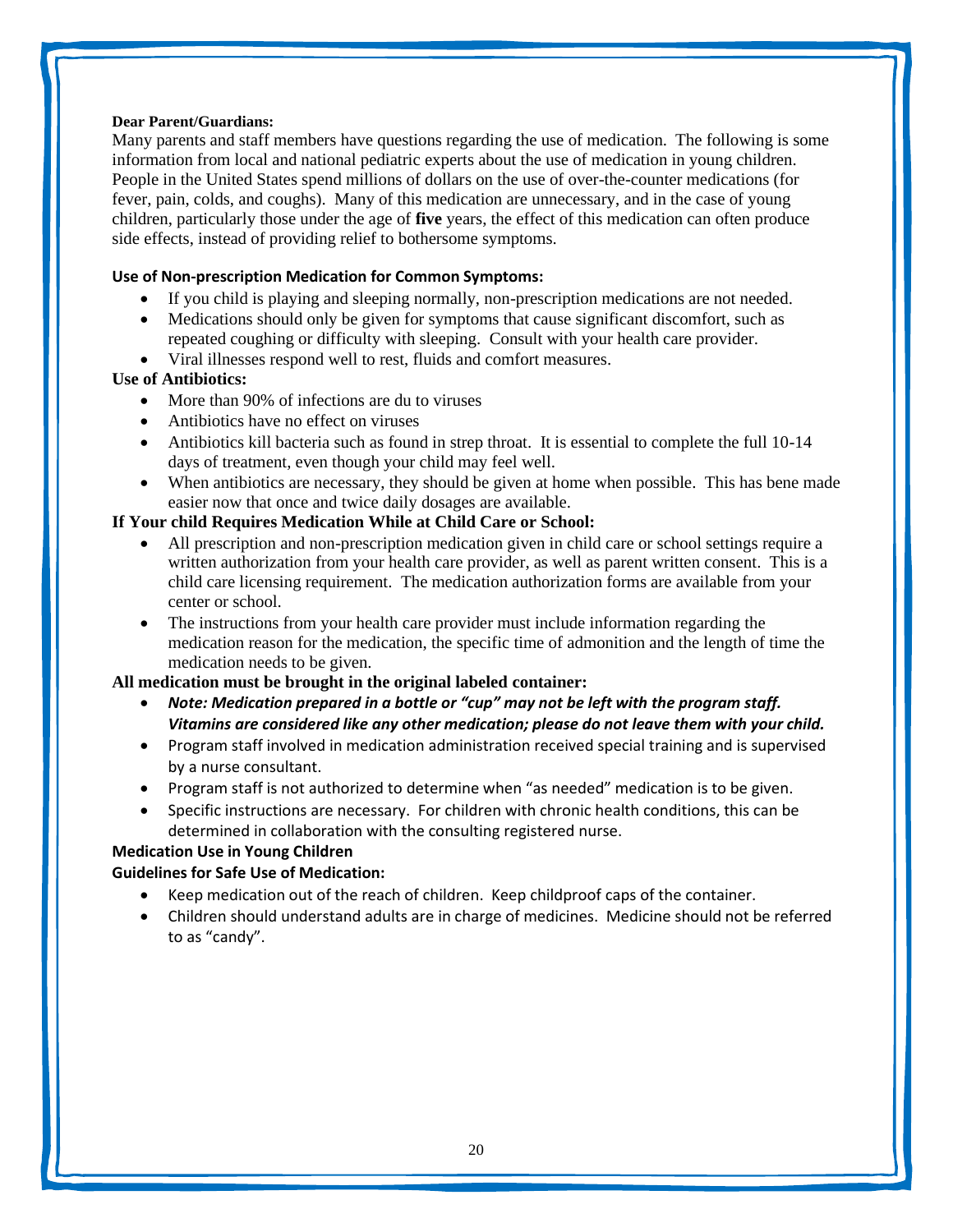# **Self-Carry Medications Policy**

# **Students Carrying and Taking Their Own Medication in the School Setting** In Colorado, children may be allowed to self-carry asthma and anaphylaxis medications in school as well as some group care settings. Self-administration in these settings refers to situation in which students carry their medication on their person and administer the medication to themselves while in these settings as ordered by their healthcare provider, authorized by the parent and the school district or program policy. Typically this medication is not handled by school or child care personnel not stored in the programs medication storage area.

According to Colorado School children's Asthma and Anaphylaxis Health Management Act Guidelines a variety of "factors should be assessed by the school nurse in determining when a student should self-carry and self-administer life-saving medications." These factors include, but are not limited to:

# *Student Factors:*

- Desire to carry and self-administer
- Appropriate age, maturity and/or developmental level
- Ability to use correct technique in administering the medication
- Willingness to comply with school/program rules about the use of the medication while in the setting

# *Parent/Guardian Factors:*

- Desire for student to self-carry and self-administer
- Awareness of program policies and parent responsibilities
- Commitment to ensuring that the child has the medication, medications are refilled when needed, medications are not expired
- Provision of back-up medication for emergencies.

# *School/Program Factors:*

- Availability of trained staff while children are in the program setting
- Availability of trained staff in case of loss or inability to administer medication
- Ability to disseminate information about medication use to all staff who need to know
- Opportunity for school nurse to assess child's status and technique
- Availability of the school nurse to provide oversight and support

Open communication is key and this communication should include healthcare provider, families and school personnel especially the school nurse. In addition, a contract with all students who self-carry is recommended so that the proper safeguards can be in place.

# **CONTRACT FOR STUDENTS CARRYING INHALERS WITH THEM WHILE AT SCHOOL**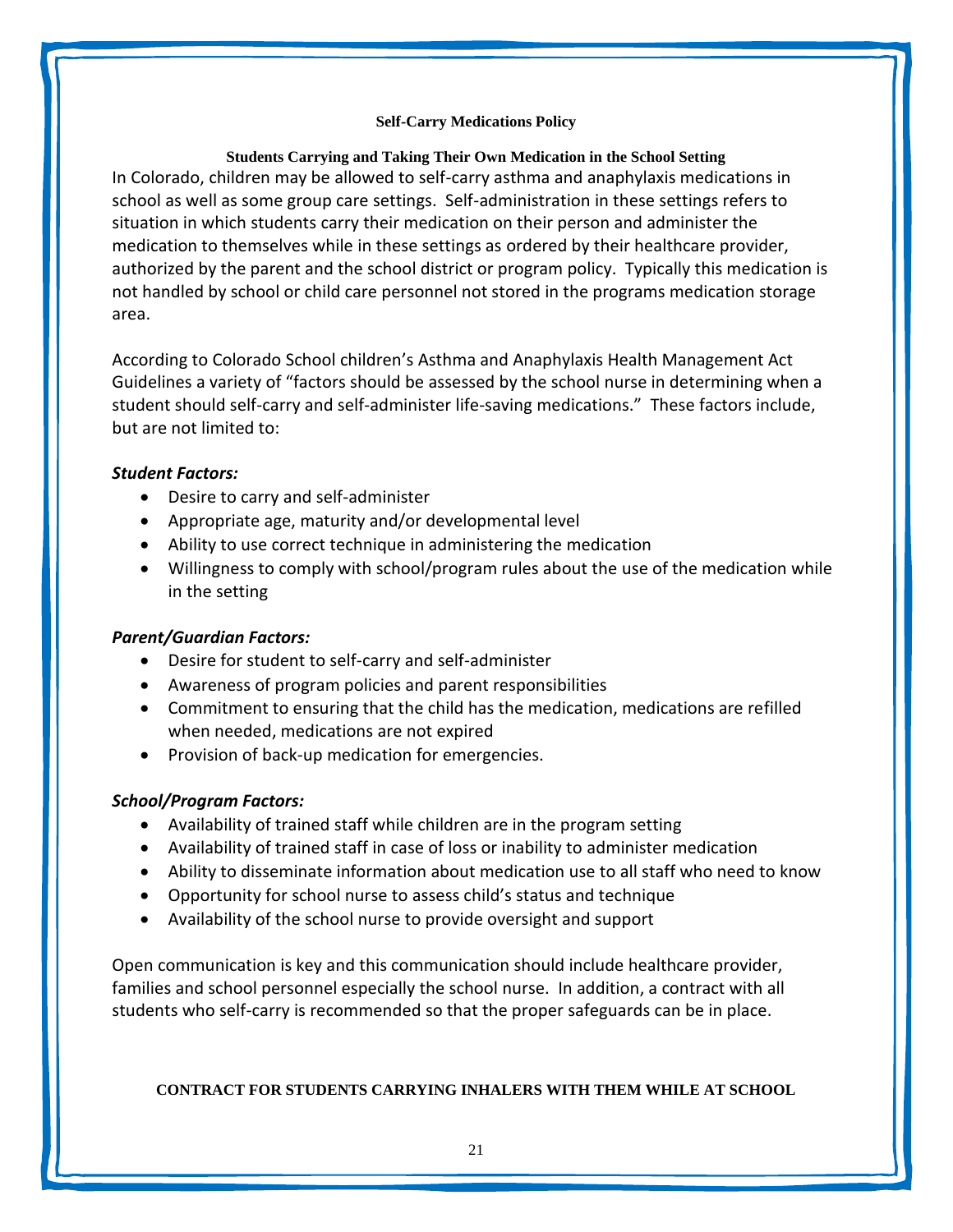# **STUDENT**

□ I plan to keep my rescue inhaler with me at school rather than in the school health office.

| □ l agree to use my rescue inhaler in a responsible manner, in accordance with my physician's<br>orders.                                                                                                                                                                                                                                                                              |  |
|---------------------------------------------------------------------------------------------------------------------------------------------------------------------------------------------------------------------------------------------------------------------------------------------------------------------------------------------------------------------------------------|--|
| $\Box$ I will notify the school health office if I am having more difficulty than usual with my asthma.<br>$\Box$ I will not allow any other person to use my rescue inhaler.                                                                                                                                                                                                         |  |
|                                                                                                                                                                                                                                                                                                                                                                                       |  |
| PARENT(S)/GUARDIAN(S)                                                                                                                                                                                                                                                                                                                                                                 |  |
| This contract is in effect for the current school year unless revoked by the physician or the student fails<br>to meet the above safety contingencies.                                                                                                                                                                                                                                |  |
| $\Box$ I agree to see that my child carries his/her medication as prescribed, that the device contains<br>medication, and the date is current.                                                                                                                                                                                                                                        |  |
| $\Box$ It has been recommended to me that a back-up rescue inhaler be provided to the Health<br>Office for emergencies.                                                                                                                                                                                                                                                               |  |
| $\Box$ I will review the status of the student's asthma with the student on a regular basis as agreed in<br>the treatment plan.                                                                                                                                                                                                                                                       |  |
| Parent/Guardian(s) Signature _____________________                                                                                                                                                                                                                                                                                                                                    |  |
| <b>SCHOOL NURSE</b>                                                                                                                                                                                                                                                                                                                                                                   |  |
| $\Box$ The above student has demonstrated correct technique for rescue inhaler use, and<br>understanding of the physician order for time and dosages, and an understanding of the<br>concept of pretreatment with an inhaler prior to exercise.<br>$\Box$ School staff that has the need to know about the student's condition and the need to carry<br>medication has been notified. |  |

Registered Nurse's Signature \_\_\_\_\_\_\_\_\_\_\_\_\_\_\_\_\_\_\_\_\_ Date \_\_\_\_\_\_\_\_\_\_\_\_\_\_\_\_\_\_\_\_\_